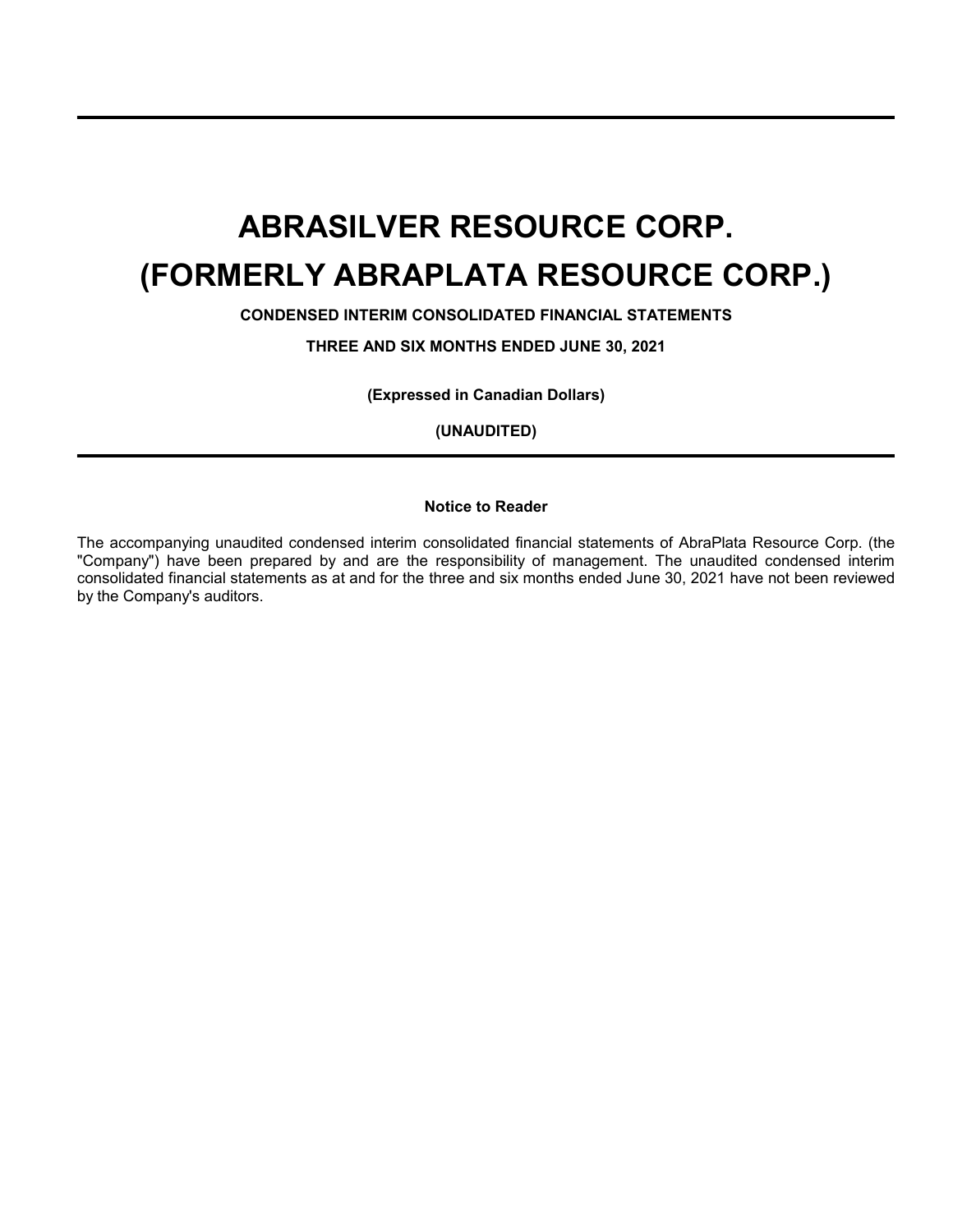**Condensed Interim Consolidated Statements of Financial Position (Expressed in Canadian Dollars)**

**(Unaudited)**

| As at                                                                                                                           | <b>June 30,</b><br>2021 | December 31,<br>2020     |
|---------------------------------------------------------------------------------------------------------------------------------|-------------------------|--------------------------|
| <b>Assets</b>                                                                                                                   |                         |                          |
| Current assets                                                                                                                  |                         |                          |
| Cash and cash equivalents                                                                                                       | 21,189,685<br>\$        | \$<br>17,087,494         |
| Receivables                                                                                                                     | 159,080                 | 211,218                  |
| Prepaid expenses                                                                                                                | 87,632                  | 73,025                   |
| <b>Total current assets</b>                                                                                                     | 21,436,397              | 17,371,737               |
| Equipment                                                                                                                       | 196                     | 264                      |
| Right-of-use asset (note 9)                                                                                                     | 39,120                  | 59,408                   |
| Mineral property interests (note 7)                                                                                             | 17,691,438              | 16,762,683               |
| <b>Total Assets</b>                                                                                                             | \$<br>39, 167, 151      | \$<br>34,194,092         |
| <b>Liabilities and Shareholders' Equity</b><br><b>Current liabilities</b><br>Accounts payable and accrued liabilities (note 12) | \$<br>244,774           | \$<br>530,438            |
| Lease liabilities (note 10)                                                                                                     | 14,807                  | 25,667                   |
| <b>Total current liabilities</b>                                                                                                | 259,581                 | 556,105                  |
| Non-Current liabilities                                                                                                         |                         |                          |
| Lease liability (note 10)                                                                                                       | 19,576                  | 28,039                   |
| <b>Total Liabilities</b>                                                                                                        | 279,157                 | 584,144                  |
|                                                                                                                                 |                         |                          |
| <b>Shareholders' Equity</b>                                                                                                     |                         |                          |
| Share capital (note 11(b))                                                                                                      | 62,234,202              | 51,313,308               |
| Reserves (notes 11 (c) and (d))<br>Shares to be issued                                                                          | 9,722,964               | 9,839,298                |
| Accumulated other comprehensive loss                                                                                            | (828, 299)              | 195,045<br>(2, 165, 069) |
| <b>Accumulated deficit</b>                                                                                                      | (32, 240, 873)          | (25, 572, 634)           |
|                                                                                                                                 |                         |                          |
| Total shareholders' equity                                                                                                      | 38,887,994              | 33,609,948               |
| <b>Total Liabilities and Equity</b>                                                                                             | \$<br>39, 167, 151      | \$<br>34,194,092         |

Nature of operations (note 1) Commitments (note 15) Subsequent events (note 16)

The notes to the unaudited condensed interim consolidated financial statements are an integral part of these statements.

Approved by the Board of Directors:

Director: *(s) " Flora Wood"*

Director: *(s) "Robert Bruggeman"*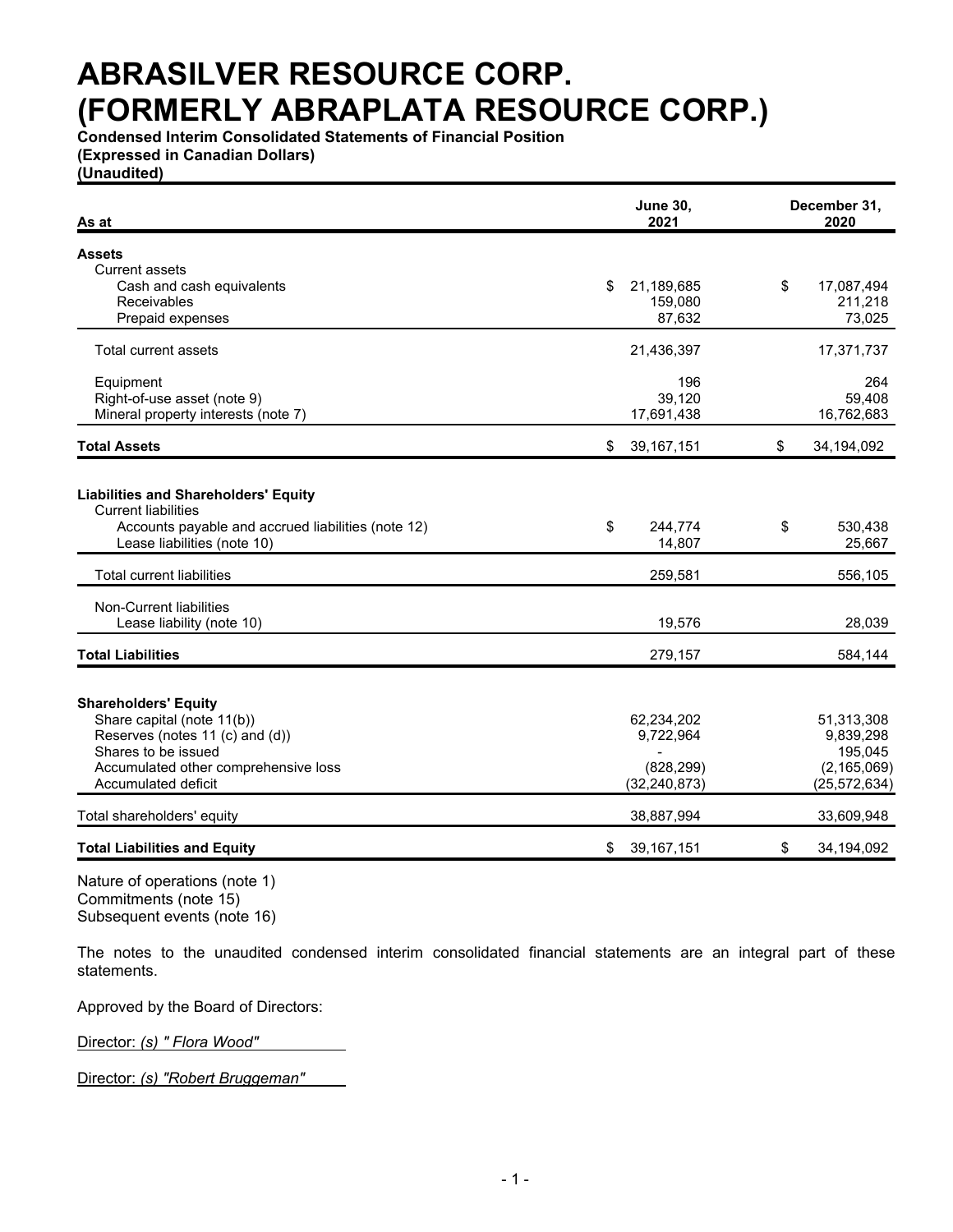**Condensed Interim Consolidated Statements of Loss and Comprehensive Loss (Expressed in Canadian Dollars)**

**(Unaudited)**

|                                                  | Three months ended<br><b>June 30,</b> |    |             |    | <b>Six months ended</b><br><b>June 30,</b> |                           |             |  |
|--------------------------------------------------|---------------------------------------|----|-------------|----|--------------------------------------------|---------------------------|-------------|--|
|                                                  | 2021                                  |    | 2020        |    | 2021                                       |                           | 2020        |  |
|                                                  |                                       |    |             |    |                                            |                           |             |  |
| <b>Administrative expenses</b><br>\$             |                                       | \$ | 9,428       | \$ |                                            |                           | 208,354     |  |
| Consulting fees (note 12)                        | 142,108                               |    |             |    | 286,376<br>32,686                          | \$                        |             |  |
| Insurance                                        | 28,116                                |    | 8,567       |    |                                            |                           | 11,300      |  |
| Depreciation                                     | 7,577                                 |    | 7,168       |    | 14,394                                     |                           | 13,345      |  |
| Investor relations                               | 56,709                                |    | 125,499     |    | 111,179                                    |                           | 129,691     |  |
| Office and administration (note 12)              | 242,941                               |    | 41,369      |    | 435,668                                    |                           | 142,442     |  |
| Professional fees (note 12)                      | 163,324                               |    | 36,696      |    | 255,902                                    |                           | 142,922     |  |
| Rent                                             |                                       |    | 1,409       |    | ä,                                         |                           | 2,533       |  |
| Salaries, benefits and director fees             | 140,294                               |    | 93,884      |    | 288,921                                    |                           | 198,842     |  |
| Share-based payments (notes 11 and 12)           | 600,135                               |    | 69,633      |    | 1,051,222                                  |                           | 251,897     |  |
| Transfer agent and filing fees                   | 47,370                                |    | 17,335      |    | 86,094                                     |                           | 46,215      |  |
| Travel                                           |                                       |    | 491         |    |                                            |                           | 7,874       |  |
| Accretion of lease liabilities                   | 1,525                                 |    | 563         |    | 3,082                                      |                           | 1,381       |  |
|                                                  |                                       |    |             |    |                                            |                           |             |  |
| <b>Total administrative expenses</b>             | 1,430,099                             |    | 412,042     |    | 2,565,524                                  |                           | 1,156,796   |  |
| Evaluation and exploration expenses (note 8)     | 3,316,075                             |    | 495,912     |    | 5,674,615                                  |                           | 904,301     |  |
| Other (income) expenses                          |                                       |    |             |    |                                            |                           |             |  |
| Gain on sale of marketable securities (note 13)  | (1,320,838)                           |    |             |    | (2,374,114)                                |                           |             |  |
| Write-off of mineral property interests (note 7) | 35,984                                |    |             |    | 35,984                                     |                           |             |  |
| Other (income)                                   | (9,997)                               |    | (13, 813)   |    | (19,209)                                   |                           | (14, 224)   |  |
| Foreign exchange loss                            | 307,822                               |    | 91,645      |    | 535,719                                    |                           | 164,504     |  |
| Loss (gain) on net monetary position             | 262,249                               |    | (37, 258)   |    | 249,720                                    |                           | (35, 212)   |  |
| Total other expenses (income)                    | (724, 780)                            |    | 40,574      |    | (1,571,900)                                |                           | 115,068     |  |
| Net loss for the period                          | 4,021,394                             |    | 948,528     |    | 6,668,239                                  |                           | 2,176,165   |  |
| Other comprehensive (income) loss:               |                                       |    |             |    |                                            |                           |             |  |
| Impact of hyperinflation                         | (1,967,260)                           |    | 786,279     |    | (3,760,459)                                |                           | 326,792     |  |
| Foreign currency translation adjustment          | 836,852                               |    | (7, 932)    |    | 2,423,689                                  |                           | (7, 932)    |  |
| Total comprehensive loss for the period<br>\$.   | 2,890,986                             | \$ | 1,726,875   | \$ | 5,331,469                                  | $\boldsymbol{\mathsf{s}}$ | 2,495,025   |  |
|                                                  |                                       |    |             |    |                                            |                           |             |  |
| \$                                               |                                       |    |             |    |                                            |                           |             |  |
| Basic and diluted loss per share                 | 0.01                                  | \$ | 0.00        | \$ | 0.02                                       | $\sqrt[6]{3}$             | 0.01        |  |
| Weighted average number of                       |                                       |    |             |    |                                            |                           |             |  |
| shares outstanding                               | 439, 131, 495                         |    | 262,670,950 |    | 428,270,340                                |                           | 256,214,906 |  |
|                                                  |                                       |    |             |    |                                            |                           |             |  |

The notes to the unaudited condensed interim consolidated financial statements are an integral part of these statements.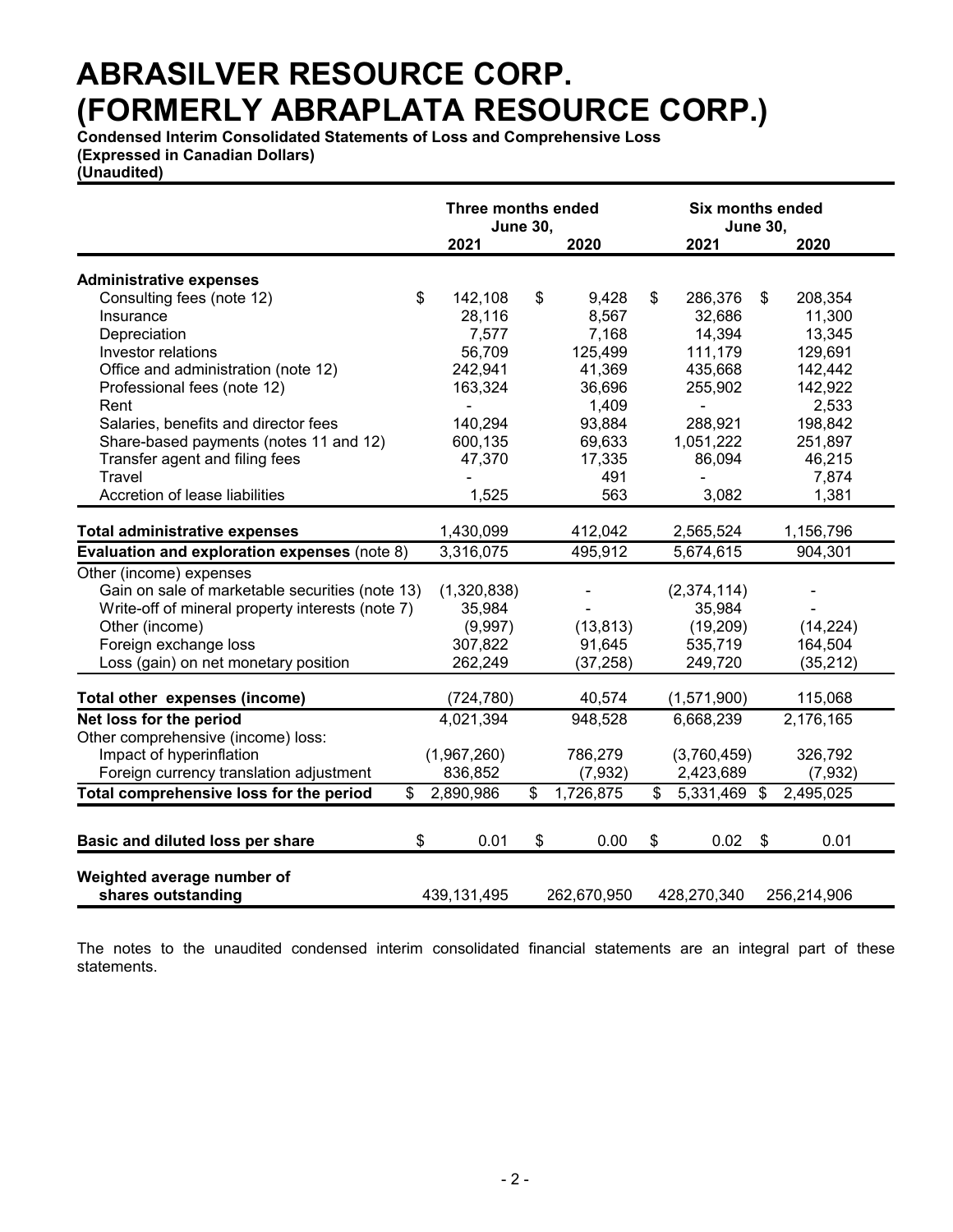**Condensed Interim Consolidated Statements of Changes in Shareholders' Equity**

**(Expressed in Canadian Dollars)**

**(Unaudited)**

|                                                                 | <b>Share Capital</b> |  | Shares to be |  | <b>Share-based</b><br>payment | Warrant           | Accumulated<br><b>Other Comprehensive</b> | Accumulated              |                     |               |
|-----------------------------------------------------------------|----------------------|--|--------------|--|-------------------------------|-------------------|-------------------------------------------|--------------------------|---------------------|---------------|
|                                                                 | Number               |  | Amount       |  | issued                        | reserve           | reserve                                   | Income (loss)            | <b>Deficit</b>      | <b>Total</b>  |
| Balance, December 31, 2019 (restated - note 4)                  | 249,758,862          |  | 28,851,962   |  |                               | 1,731,728         | 2,446,075                                 | (1,817,239)              | (19,880,254)        | 11,332,272    |
| Private placement, net of share issue costs                     | 25,000,000           |  | 1,189,032    |  |                               |                   | 713,419                                   |                          |                     | 1,902,451     |
| Share-based payments                                            |                      |  |              |  |                               | 251,897           |                                           |                          |                     | 251,897       |
| Impact of hyperinflation                                        |                      |  | -            |  |                               |                   |                                           | (326, 792)               |                     | (326, 792)    |
| Foreign currency translation adjustment                         |                      |  | ۰.           |  |                               |                   |                                           | 7,932                    |                     | 7,932         |
| Net loss for the year                                           |                      |  |              |  |                               |                   |                                           |                          | (2, 176, 165)       | (2, 176, 165) |
| Balance, June 30, 2020 (restated - note 4)                      | 274,758,862          |  | 30,040,994   |  |                               | 1,983,625         | 3,159,494                                 | (2, 136, 099)            | (22,056,419)        | 10,991,595    |
| Balance, December 31, 2020                                      | 409,284,334          |  | 51,313,308   |  | 195,045                       | 2,011,259         | 7,828,039                                 | (2, 165, 069)            | $(25,572,634)$ \$   | 33,609,948    |
| Shares issued and shares to be issued from exercise of warrants | 41,521,072           |  | 10,818,666   |  | (195,045)                     |                   | (1, 128, 703)                             | $\overline{\phantom{a}}$ |                     | 9,494,918     |
| Shares issued from exercise of stock options                    | 975,000              |  | 102,228      |  |                               | (38, 853)         |                                           |                          |                     | 63,375        |
| Share-based payments                                            |                      |  | ۰.           |  |                               | 1,051,222         |                                           |                          |                     | 1,051,222     |
| Impact of hyperinflation                                        |                      |  |              |  |                               |                   |                                           | 3,760,459                |                     | 3,760,459     |
| Foreign currency translation adjustment                         |                      |  | ۰.           |  |                               |                   |                                           | (2,423,689)              |                     | (2,423,689)   |
| Net loss for the year                                           |                      |  |              |  |                               |                   |                                           |                          | (6,668,239)         | (6,668,239)   |
| Balance, June 30, 2021                                          | 451,780,406          |  | 62,234,202   |  |                               | 3,023,628<br>- \$ | 6,699,336                                 | (828, 299)               | $(32, 240, 873)$ \$ | 38,887,994    |

The notes to the unaudited condensed interim consolidated financial statements are an integral part of these statements.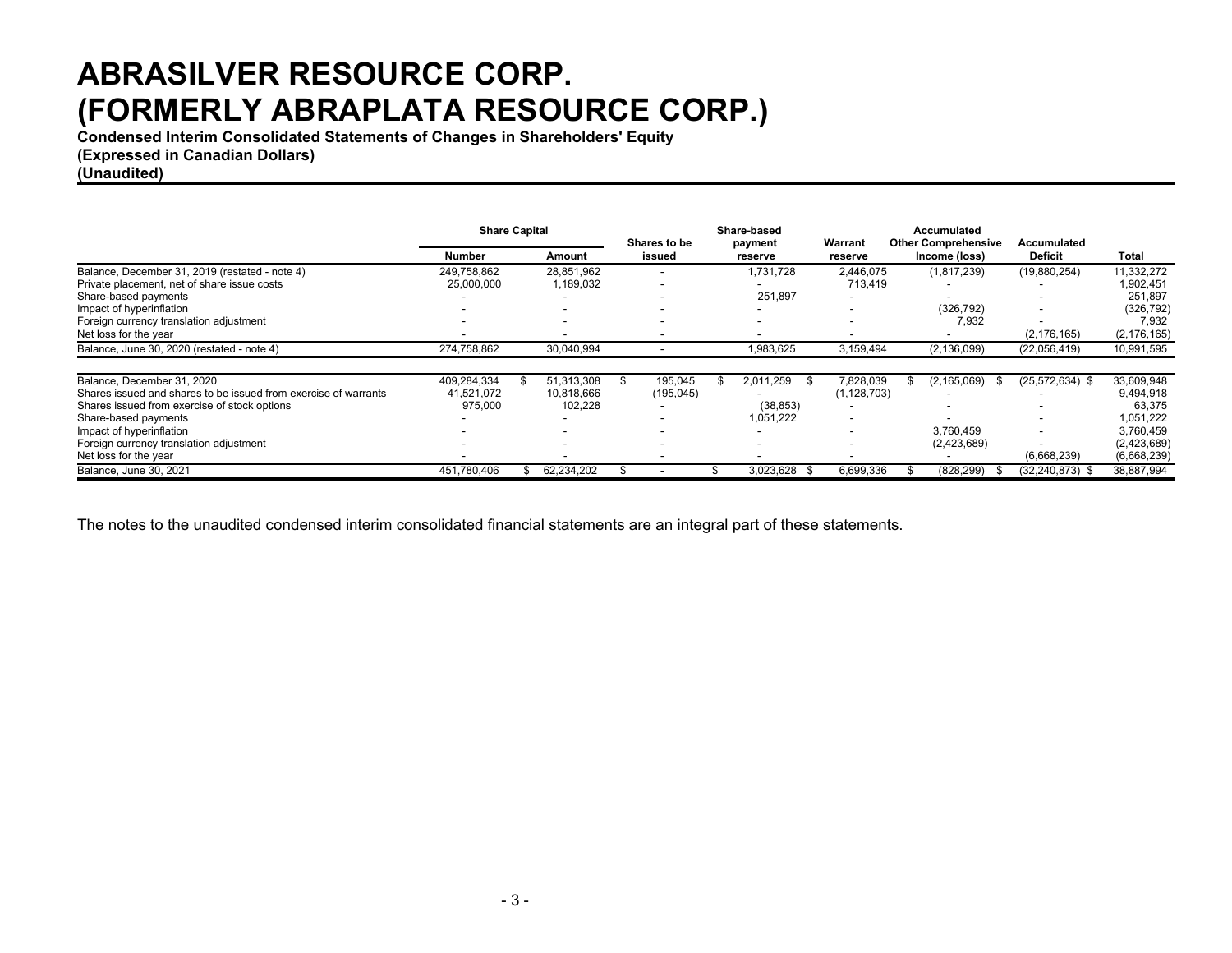**Condensed Interim Consolidated Statements of Cash Flows (Expressed in Canadian Dollars)**

**(Unaudited)**

| Six months ended June 30,                                                                                                                                | 2021                             |               | 2020                   |
|----------------------------------------------------------------------------------------------------------------------------------------------------------|----------------------------------|---------------|------------------------|
| <b>Operating Activities</b><br>Net loss for the period                                                                                                   | \$<br>$(6,668,239)$ \$           |               | (2, 176, 165)          |
| Items not affecting cash:<br>(Gain) loss on net monetary position<br>Share-based payments<br>Write-off of mineral properties                             | 249,720<br>1,051,222<br>35,984   |               | (35,212)<br>251,897    |
| Accretion of lease liabilities<br>Depreciation<br>Gain on sale of marketable securities                                                                  | 3.082<br>14,394<br>(2, 374, 114) |               | 1,373<br>13,287        |
| Changes in non-cash operating working capital:<br>Receivables<br>Accounts payable and accrued liabilities                                                | 52,138<br>(285, 664)             |               | 11,291<br>(277,070)    |
| Prepaid expenses<br>Cash (used in) operating activities                                                                                                  | (14, 607)<br>(7,936,084)         |               | 113,873<br>(2,096,726) |
| <b>Investing Activities</b><br>Additions to mineral interests                                                                                            | (225, 941)                       |               | (104, 696)             |
| Cash (used in) provided by investing activities                                                                                                          | (225, 941)                       |               | (104, 696)             |
| <b>Financing Activities</b>                                                                                                                              |                                  |               |                        |
| Proceeds on issuance of shares in private placements, net of issuance costs<br>Proceeds on exercise of warrants<br>Proceeds on exercise of stock options | 9,494,918<br>63,375              |               | 1,932,451              |
| Repayment of lease liabilities                                                                                                                           | (16, 220)                        |               | (14, 585)              |
| Cash provided by financing activities                                                                                                                    | 9,542,073                        |               | 1,917,866              |
| Impact of foreign exchange rate on cash and cash equivalents                                                                                             | 2,722,143                        |               | 283,030                |
| Change in cash and cash equivalents during the period                                                                                                    | 4,102,191                        |               | (526)                  |
| Cash and cash equivalents, beginning of the period                                                                                                       | 17,087,494                       |               | 1,812,119              |
| Cash and cash equivalents, end of the period                                                                                                             | \$<br>21,189,685                 | \$            | 1,811,593              |
| Cash and cash equivalents are comprised of:                                                                                                              |                                  |               |                        |
| Cash                                                                                                                                                     | \$<br>1,589,501                  | \$            | 1,561,611              |
| Term deposits                                                                                                                                            | 19,600,184                       |               | 249,982                |
|                                                                                                                                                          | \$ 21,189,685                    | $\frac{1}{2}$ | 1,811,593              |

The notes to the unaudited condensed interim consolidated financial statements are an integral part of these statements.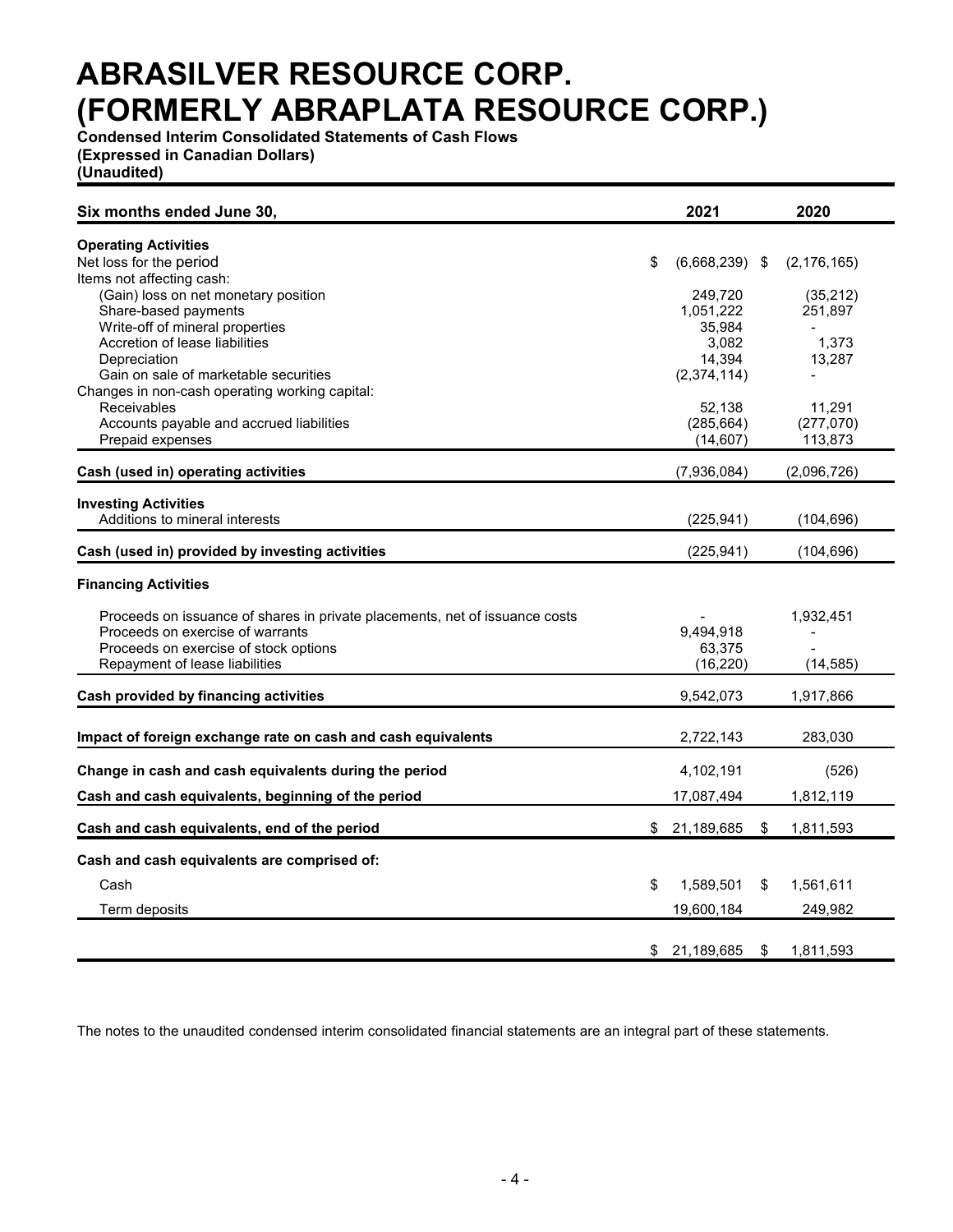**Notes to Condensed Interim Consolidated Financial Statements June 30, 2021 and 2020 (Expressed in Canadian Dollars) (Unaudited)**

### **1. Nature of operations**

AbraSilver Resource Corp. (formerly AbraPlata Resource Corp.) (the "Company" or "AbraSilver" or "AbraPlata") was incorporated on August 31, 1993 under the Alberta Business Corporations Act. On September 30, 2015, the Company's incorporation jurisdiction was moved to British Columbia. The Company's registered office is located at Suite 550, 220 Bay Street, Toronto, Ontario, M5J 2W4.

These unaudited condensed interim consolidated financial statements have been prepared on a going concern basis, which assumes that the Company will be able to realize its assets and discharge its liabilities in the normal course of business. As at June 30, 2021, the Company has working capital of \$21,176,816 (December 31, 2020 – \$16,815,632) and has an accumulated deficit of \$32,240,873. The continued operations of the Company are dependent on its ability to generate future cash flows or obtain additional financing. As at June 30, 2021, the Company had \$21,176,816 working capital and therefore has sufficient resources to sustain operations for the next 12 months, although the Company will need additional fundings to achieve its long-term business objectives. These unaudited condensed interim consolidated financial statements do not reflect any adjustments that may be necessary if the Company is unable to continue as a going concern.

On March 4, 2021, the Company changed its name from "AbraPlata Resource Corp." to "AbraSilver Resource Corp.". The common shares of the Company began trading under the Company's new name on TSX Venture Exchange on March 9, 2021.

Since January 2020, there was a global pandemic outbreak of COVID-19. The actual and threatened spread of the virus globally has had a material adverse effect on the global economy and, specifically, the regional economies in which the Company operates. The pandemic could continue to have a negative impact on the stock market, including trading prices of the Company's shares and its ability to raise new capital. These factors, among others, could have a significant impact on the Company's operations. Management have given consideration as to the impact of COVID-19 on the Company and concluded that the consolidated financial statements appropriately reflect and disclose management's best estimate and uncertainty regarding the impact of COVID-19 on the Company's future operations and financial results.

### **2. Basis of preparation**

### Statement of compliance

These unaudited condensed interim consolidated financial statements, including comparatives, have been prepared in accordance with International Accounting Standard ("IAS") 34 'Interim Financial Reporting' ("IAS 34") using accounting policies consistent with IFRS issued by the International Accounting Standards Board ("IASB") and Interpretations of the International Financial Reporting Interpretations Committee ("IFRIC"). The accounting policies and methods of computation applied by the Company in these unaudited condensed interim consolidated financial statements are the same as those applied in the Company's annual consolidated financial statements for the year ended December 31, 2020 other than below. Any subsequent changes to IFRS that are given effect in the Company's annual consolidated financial statements for the year ending December 31, 2021 could result in restatement of these unaudited condensed interim consolidated financial statements.

These consolidated financial statements were authorized for issue by the Board of Directors on August 25, 2021.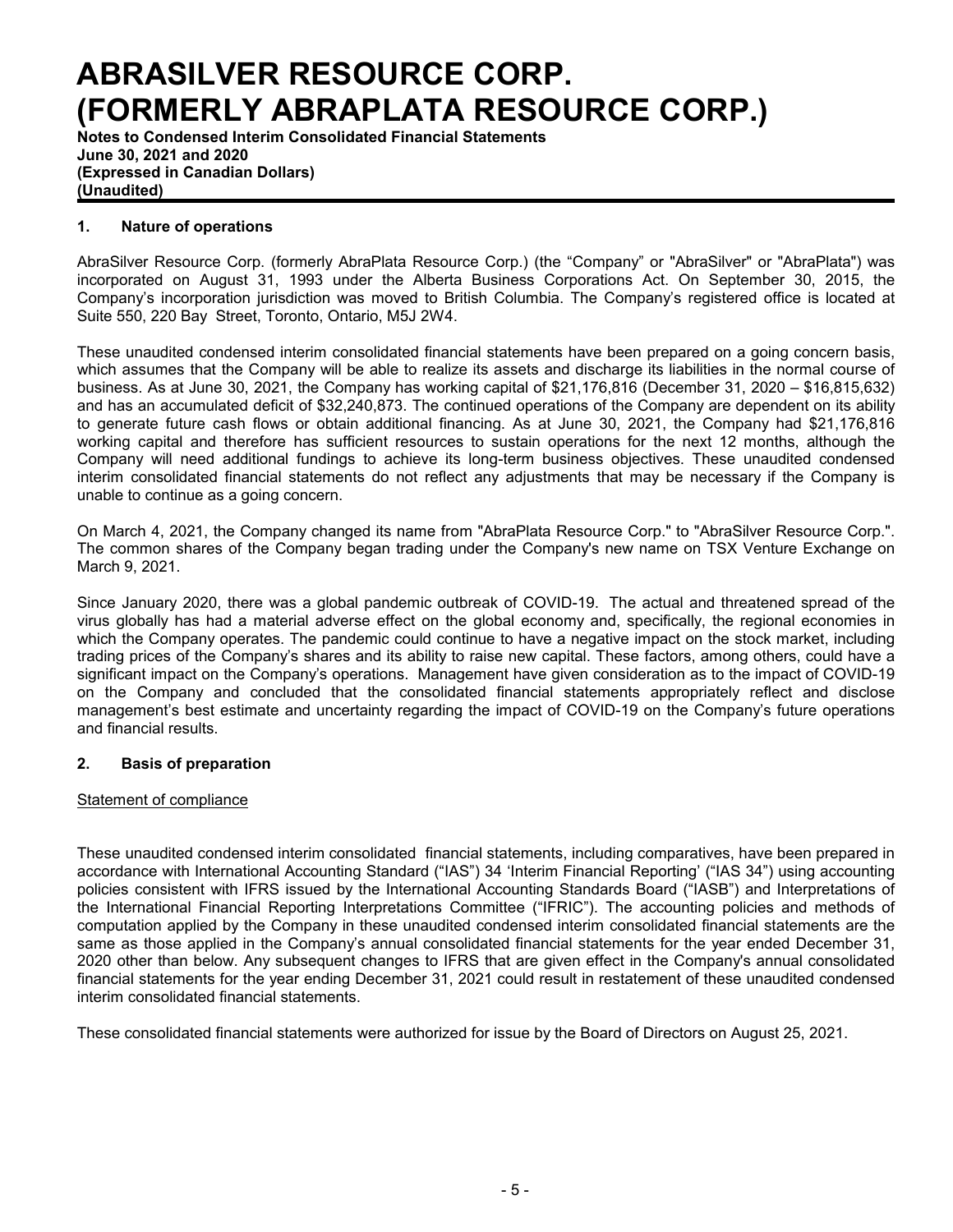**Notes to Condensed Interim Consolidated Financial Statements June 30, 2021 and 2020 (Expressed in Canadian Dollars) (Unaudited)**

## **3. Hyperinflation**

Due to various qualitative factors and developments with respect to the economic environment in Argentina during the year ended December 31, 2018, including, but not limited to, the acceleration of multiple local inflation indices, the three-year cumulative inflation rate of the local Argentine wholesale price index exceeding 100% in May 2018 and the significant devaluation of the Argentine Peso, Argentina was designated a hyper-inflationary economy as of July 1, 2018 for accounting purposes.

Accordingly, IAS 29, Financial Reporting in Hyper-Inflationary Economies, has been applied to these consolidated financial statements as the Company's Argentine operating subsidiaries (the "Argentine Subsidiaries") use the Argentine Peso as its functional currency. The Company also followed the interpretive guidance for first time adoption of IAS 29 included within IFRIC 7. The consolidated financial statements are based on the historical cost approach in IAS 29.

The application of hyperinflation accounting requires restatement of the Argentine subsidiaries' non-monetary assets and liabilities, shareholders' equity and comprehensive loss items from the transaction date when they were first recognized into the current purchasing power which reflects a price index current at the end of the reporting period before being included in the consolidated financial statements. To measure the impact of inflation on its financial position and results, the Company has elected to use the Wholesale Price Index (Indice de Precios Mayoristas or ("IPIM") for periods up to December 31, 2016, and the Retail Price Index (Indice de Precios al Consumidor or "IPC") thereafter. These price indices have been recommended by the Government Board of the Argentine Federation of Professional Councils of Economic Sciences ("FACPCE").

As the consolidated financial statements of the Company have been previously presented in Canadian dollars, a stable currency, the comparative period amounts do not require restatement.

As at June 30, 2021, the IPC was 483.60 (December 31, 2020 - 385.9), which represents an increase of 25% during the year.

## **4. Change in accounting policy**

### **Future accounting standards and pronouncements**

The amendments to IAS 37 - Cost of Fulfilling a Contract specify which costs an entity includes in determining the cost of fulfilling a contract for the purpose of assessing whether the contract is onerous. Costs that relate directly to a contract can either be incremental costs of fulfilling that contract (examples would be direct labour, materials) or an allocation of other costs that relate directly to fulfilling contracts (an example would be the allocation of the depreciation charge for an item of property, plant and equipment used in fulfilling the contract). These amendments are effective for reporting periods beginning on or after January 1, 2022.

The amendments to IAS1 provide a more general approach to the classification of liabilities based on the contractual arrangements in place at the reporting date. These amendments are effective for reporting periods beginning on or after January 1, 2023.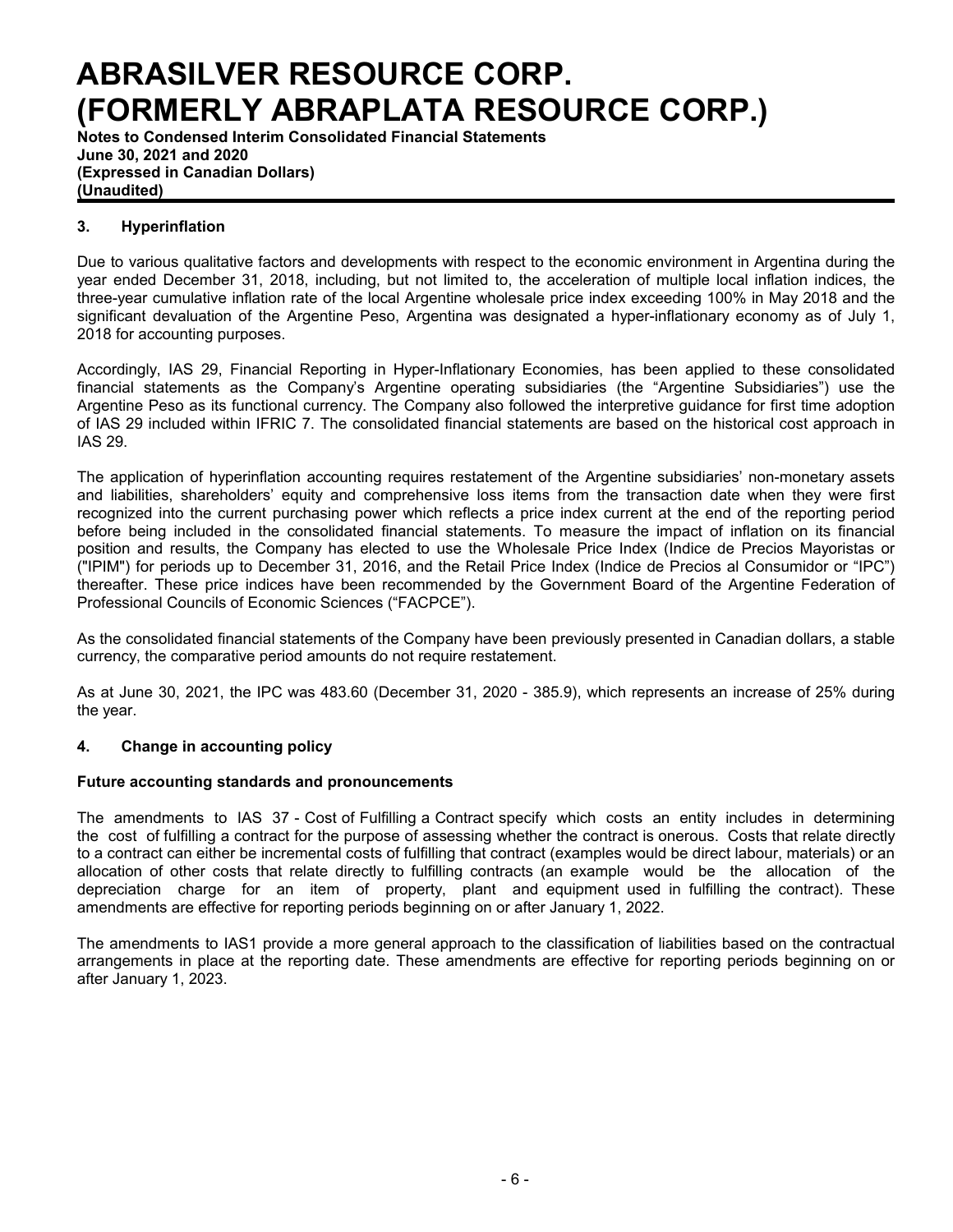**Notes to Condensed Interim Consolidated Financial Statements June 30, 2021 and 2020 (Expressed in Canadian Dollars) (Unaudited)**

### **5. Financial instruments**

### **(a) Fair value estimation**

The fair value of financial instruments are determined by valuation methods depending on hierarchy levels as defined below:

- 1. Level 1 of the fair value hierarchy includes unadjusted quoted prices in active markets for identical assets or liabilities;
- 2. Level 2 of the hierarchy includes inputs that are observable for the asset or liability, either directly or indirectly; and
- 3. Level 3 includes inputs for the asset or liability that are not based on observable market data.

The Company does not have any financial instruments included in Level 1, 2 and 3. The carrying values of financial instruments maturing in the short term approximates their fair values.

### **(b) Financial risks**

The Company may be exposed to risks of varying degrees of significance which could affect its ability to achieve its strategic objectives. The Company manages risks to minimize potential losses. The main objective of the Company's risk management process is to ensure that the risks are properly identified and that the capital base is adequate in relation to those risks. The Company's risk exposure and the impact on the Company's financial instruments are summarized below:

### *Credit risk*

Credit risk is the risk of potential loss to the Company if the counterparty to a financial instrument fails to meet its contractual obligations.

The Company is exposed to credit risk with respect to its cash and cash equivalents and receivables. The Company's maximum exposure to credit risk is their carrying amounts disclosed in the consolidated statement of financial position. Credit risk associated with cash is minimized by placing these instruments with major Canadian financial institutions with strong investment-grade ratings as determined by a primary ratings agency. Credit risk associated with receivables is minimal as the majority of the balance is owing from Canada Revenue Agency.

### *Liquidity risk*

Liquidity risk is the risk that the Company will not be able to meet its financial obligations as they fall due.

At June 30, 2021, the Company had a cash and cash equivalents balance of \$21,189,685 to settle current liabilities of \$259,581. All of the Company's financial liabilities other than lease liabilities have contractual maturities of less than 30 days and are subject to normal trade terms.

The Company intends to finance future requirements from share issuances, the exercise of options and/or warrants, debt or other sources. There can be no certainty of the Company's ability to raise additional financing through these means.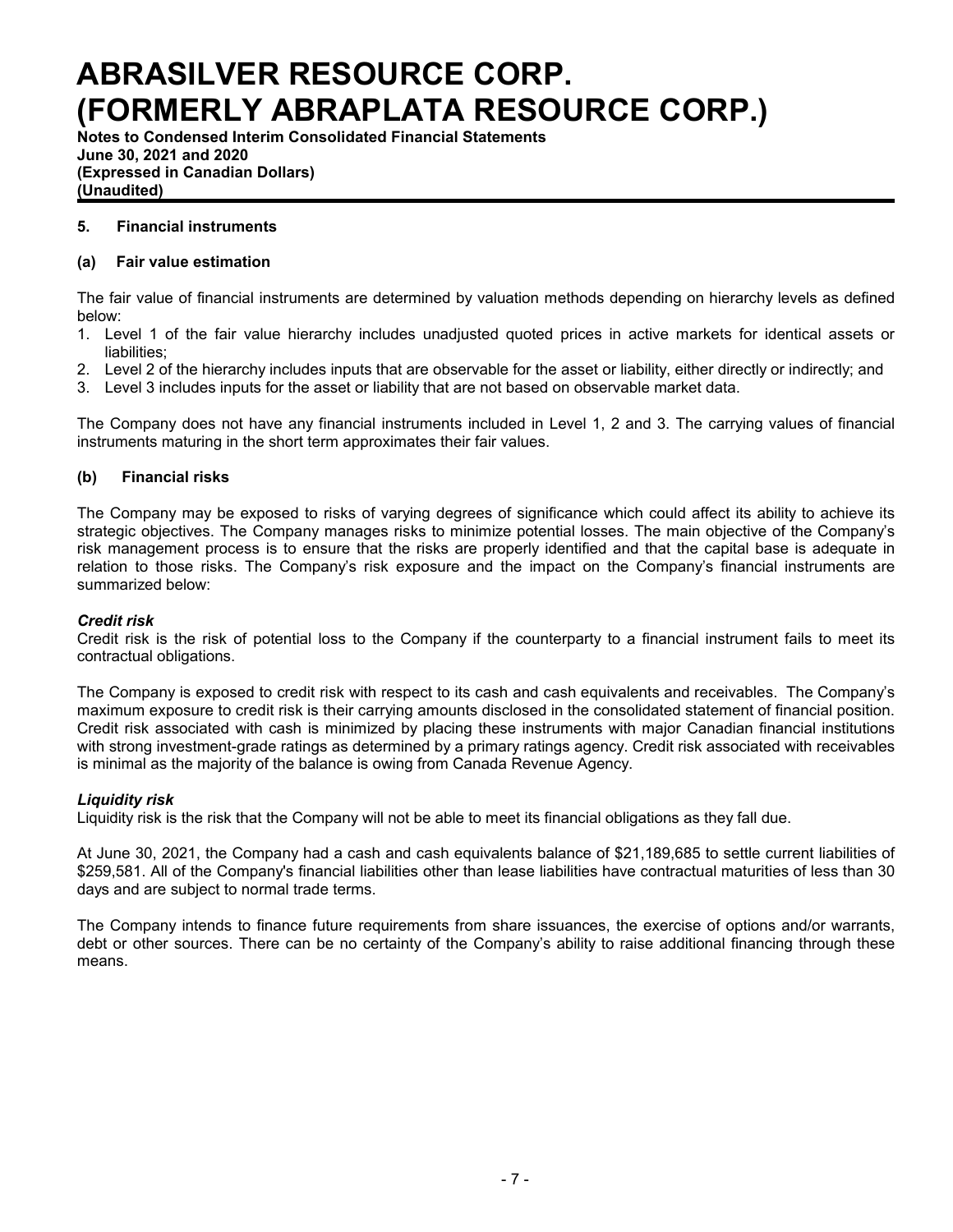**Notes to Condensed Interim Consolidated Financial Statements June 30, 2021 and 2020 (Expressed in Canadian Dollars) (Unaudited)**

### **5. Financial instruments (continued)**

### *Market risk*

Market risk is the risk that the fair value of future cash flows of a financial instrument will fluctuate due to changes in market factors. Market risk comprises three types of risk: price risk, interest rate risk and currency risk.

### *Price risk*

Price risk is the risk that the fair value of future cash flows of the Company's financial instruments will fluctuate because of changes in market prices. The Company is not exposed to price risks.

### *Interest rate risk*

Interest rate risk is the risk that the fair values and future cash flows of the Company will fluctuate because of changes in market interest rates. The Company is exposed to interest rate risk to the extent that the cash, if any, maintained at financial institutions is subject to a floating rate of interest. The interest rate risk on cash is not considered significant.

### *Currency risk*

Currency risk is the risk that the fair values or future cash flows of the Company's financial instruments will fluctuate because of changes in foreign currency exchange rates. The Company is exposed to currency risk through financial assets and liabilities denominated in currencies other than the Canadian dollar, the Company's presentation currency. The Company's financial instruments denominated in currencies that are not the Canadian dollar as at March 31, 2021 are as follows:

| Cost                                             | <b>Chilean Peso</b>      | US\$             | <b>Argentina Peso</b>    | C\$ equivalent    |
|--------------------------------------------------|--------------------------|------------------|--------------------------|-------------------|
| Cash<br>Accounts payable and accrued liabilities | 72.208.046<br>3.366.547  | 33.039<br>16.137 | 28.363.572<br>2.497.074  | 528.642<br>58,038 |
| Lease liability                                  | $\overline{\phantom{0}}$ | 27.947           | $\overline{\phantom{0}}$ | 28.639            |

The Company's sensitivity analysis suggests that a 10% depreciation or appreciation of the foreign currencies against the Canadian dollar would have resulted in an approximate \$44,000 decrease or increase in the Company's other comprehensive income or loss.

As at June 30, 2021, US dollar amounts have been translated at a rate of C\$1.2394 per US dollar, Argentine Peso amounts have been translated at C\$0.012951 per Argentine Peso and Chilean Peso amounts have been translated at C\$0.00169 per Chilean Peso.

### **6. Capital management**

The Company's objectives when managing capital are to safeguard the Company's ability to continue as a going concern in order to pursue the development and exploration of its mineral properties and to maintain a flexible capital structure, which optimizes the costs of capital to an acceptable risk.

The Company depends on external financing to fund its activities and there can be no guarantee that external financing will be available at terms acceptable to the Company. Additional funding will be required by the Company to complete its strategic objectives and continue as a going concern. There is no certainty that additional financing at terms that are acceptable to the Company will be available. The capital structure of the Company currently consists of common shares. The Company manages the capital structure and makes adjustments to it in light of changes in economic conditions and risk characteristics of the underlying assets. In order to maintain or adjust the capital structure, the Company may issue new debt, new shares or warrants. The Company is not subject to externally restricted capital requirements.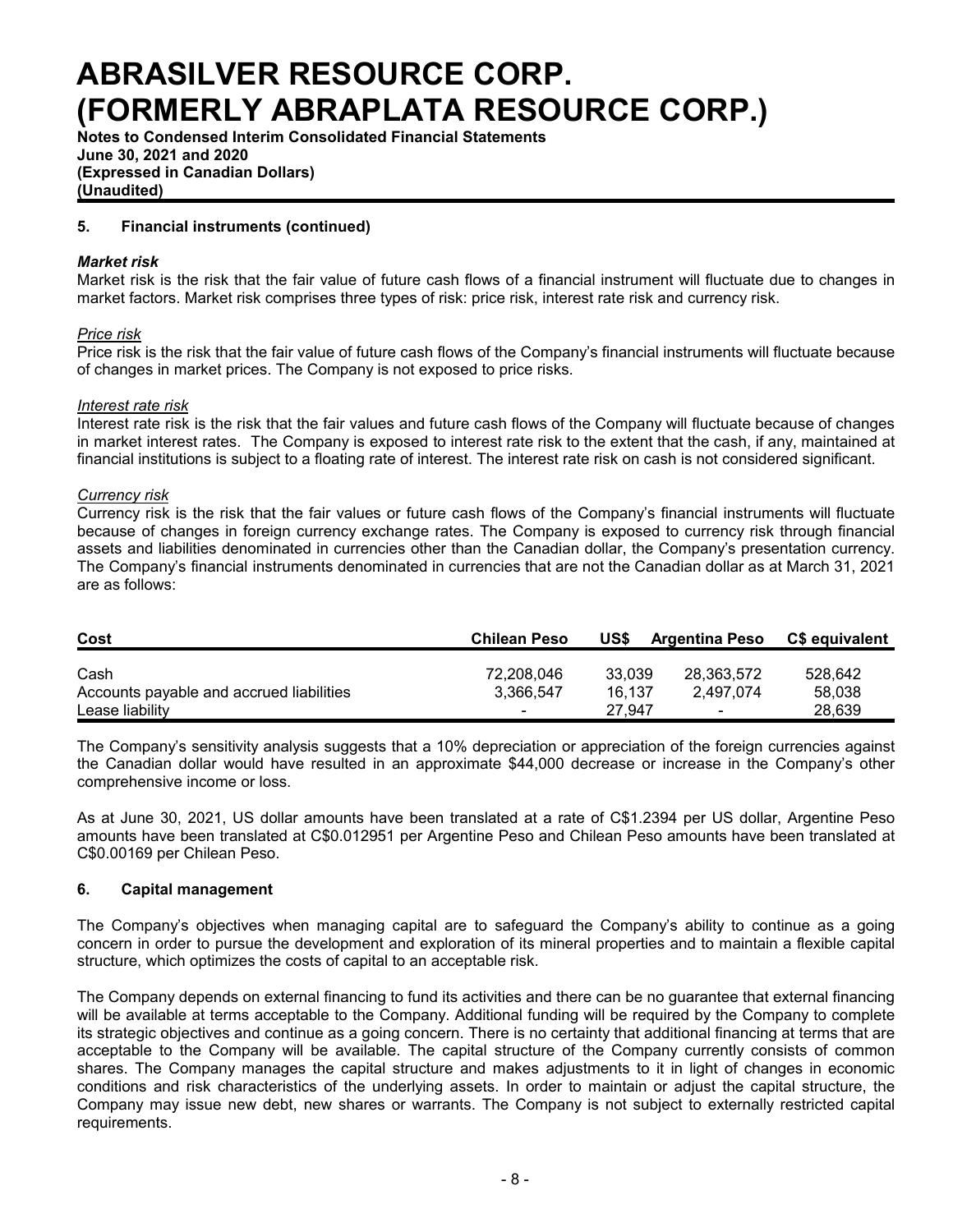**Notes to Condensed Interim Consolidated Financial Statements June 30, 2021 and 2020 (Expressed in Canadian Dollars) (Unaudited)**

## **6. Capital management (continued)**

Management reviews its capital management approach on a regular basis. There were no changes in the Company's approach to capital management.

## **7. Mineral property interests**

Through the Company's wholly-owned subsidiaries, the Company controls exploration projects in Argentina classified by the Company into the Diablillos Project, Cerro Amarillo Project, Santo Domingo and La Coipita Project and in Chile classified into the Arcas project. All acquisition costs and option payments related to these exploration projects are capitalized as mineral interests and are incurred in US dollars and translated to Canadian dollars, the presentation currency for the Company.

(a) Diablillos project

(1) On November 1, 2016, the Company closed a Share Purchase Agreement dated August 23, 2016, as amended and restated on March 21, 2017, and further amended on September 11, 2019, with SSR Mining Inc. ("SSRM") and Fitzcarraldo Ventures Inc. (the "Share Purchase Agreement") pursuant to which Huayra acquired from SSRM all of the issued and outstanding shares of Pacific Rim Mining Corporation Argentina S.A., ABP Global Inc. (BVI) and ABP Diablillos Inc. (BVI) (together, the "SSRM subsidiaries"). Through the acquisition of the SSRM subsidiaries, the Company acquired certain exploration projects in Salta and Chubut Provinces, Argentina (the "Diablillos Project" and the "Aguas Perdidas Project").

Cash consideration payable to SSRM consists of the following:

- 1. US\$300,000 on closing; this amount to be increased by an amount equal to the US dollar equivalent of the amount of Argentine Pesos deposited in entity purchased by the Company (paid);
- 2. US\$300,000 on or before February 15, 2017 (as amended) (paid);
- 3. US\$500,000 on 180th day after closing (paid);
- 4. US\$50,000 on or before January 12, 2018 (as amended) (paid);
- 5. \$ 200,000 to be paid at the closing date of the Arrangement with Aethon (paid);
- 6. US\$5,000,000 to be paid on the earlier of (paid):
- o the date on which a Diablillos Feasibility Study in respect of all or any part of the Diablillos Concessions has been obtained;
	- o July 31, 2023; and

o 90 days after demand by SSRM for payment if (a) AbraPlata's market capitalization exceeds \$100,000,000 for 20 consecutive trading days (on the primary stock exchange on which such entity's shares are traded) or (b) after November 1, 2020, the spot price of silver (based on the London Bullion Market Association (LBMA) Silver Price as published by the LBMA on its website (or should that quotation cease, another similar quotation acceptable to the parties acting reasonably) (the "Benchmark") exceeds \$25 per ounce for 20 consecutive trading days on the Benchmark;

- 7. US\$7,000,000 to be paid on the earlier of:
	- o the date on which Commercial Production occurs in respect of all or any part of the Diablillos Concessions; and o July 31, 2025.

On September 2, 2020 AbraPlata's market capitalization exceeded \$100,000,000 for twenty (20) consecutive trading days on the TSX-V for the period from and after August 6, 2020 to and including September 2, 2020. On the same day SSRM requested the US\$ 5,000,000 to be paid within 90 days. During the year ended December 31, 2020, the Company paid \$6,533,500 (US\$5,000,000) as an addition to the Diablillos project.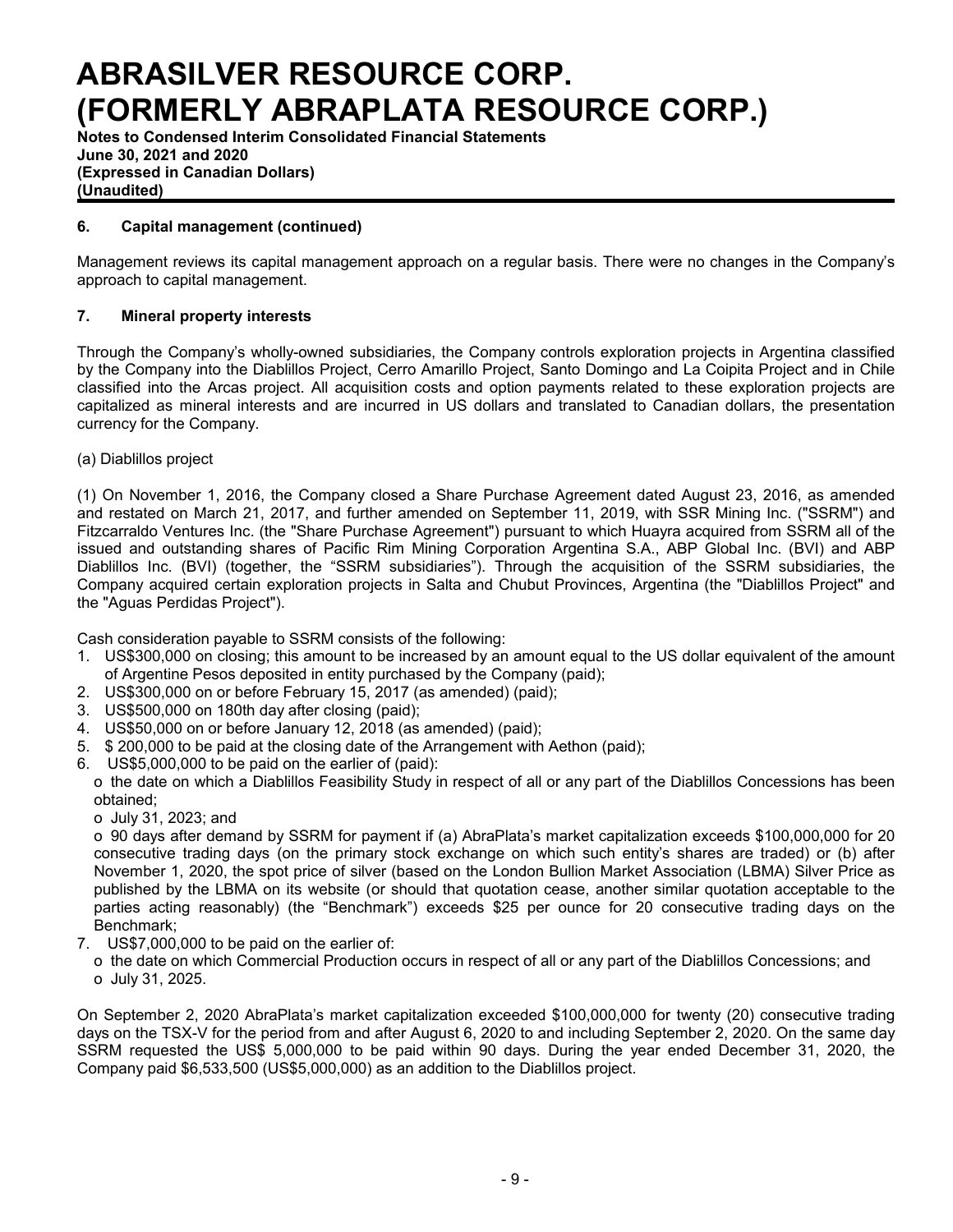**Notes to Condensed Interim Consolidated Financial Statements June 30, 2021 and 2020 (Expressed in Canadian Dollars) (Unaudited)**

## **7. Mineral property interests (continued)**

(a) Diablillos project (continued)

(1) (continued) Equity consideration consists of 11,294,609 Class B common shares of the Company which automatically converted into a number of Huayra Class A Shares that, upon the completion of the RTO, resulted in SSRM holding common shares of the Company representing 19.9% of the Company's then outstanding common shares. The Share Purchase Agreement provides SSRM an anti-dilution right to maintain 19.9% equity interest in the capital of the Company until the Company completes a qualified financing of a minimum of US\$5,000,000. During the year ended December 31, 2018 the Company completed a qualified financing and is no longer obligated to maintain SSRM's free carried equity interest. As consideration for SSRM's agreement to amend the Share Purchase Agreement, the Company issued an additional 24.15 million common shares of the Company plus payment of \$200,000.

The royalty consideration payable to SSRM consists of a 1% net smelter returns royalty. SSRM is entitled to receive advance royalty payments totaling of US\$250,000 on November 1, 2017 (paid).

These advance royalty payments will be deducted and set off against the first US\$250,000 of net smelter returns royalty payments otherwise payable in respect of the Diablillos Project. As security for the above obligations the Company has pledged to SSRM all the shares the Company acquired in the two entities which hold interest to the Diablillos Project and the Aguas Perdidas Project.

(2) On August 30, 2017 the Company signed an agreement, which was amended September 6, 2019, to acquire all of the issued and outstanding shares of Minera Cerro Bayo S.A. ("Cerro Bayo"), a privately held Argentine company. Cerro Bayo owns certain mineral rights that, as a result of a long-standing border dispute between two neighboring provinces in northwestern Argentina, overlap and potentially conflict with the Company's mineral rights to its Diablillos Ag-Au project. The acquisition of the potentially conflicting mineral rights through the acquisition of Cerro Bayo means that the Company will retain its title to the Diablillos Ag-Au project regardless of the ultimate outcome of the provincial border dispute.

Cash and equity consideration payable under the agreement is as follows:

- 1. US\$225,000 upon closing (paid);
- 2. US\$175,000 on or before February 28, 2018 (paid);
- 3. US\$15,000 upon signing of the September 6, 2019, amendment (paid);
- 4. US\$350,000 and 300,000 common shares on or before November 30, 2019 (paid and issued);
- 5. US\$65,000 on or before April 30, 2020 (paid);
- 6. US\$65,000 and 200,000 common shares on or before October 31, 2020 (paid and issued);
- 7. US\$65,000 on or before April 30, 2021(paid);
- 8. US\$65,000 on or before October 31, 2021;
- 9. US\$65,000 on or before April 30, 2022;
- 10. US\$65,000 on or before October 31, 2022;
- 11. US\$1,000,000 on or before July 31, 2023; and
- 12. US\$1,170,000 on or before July 31, 2025.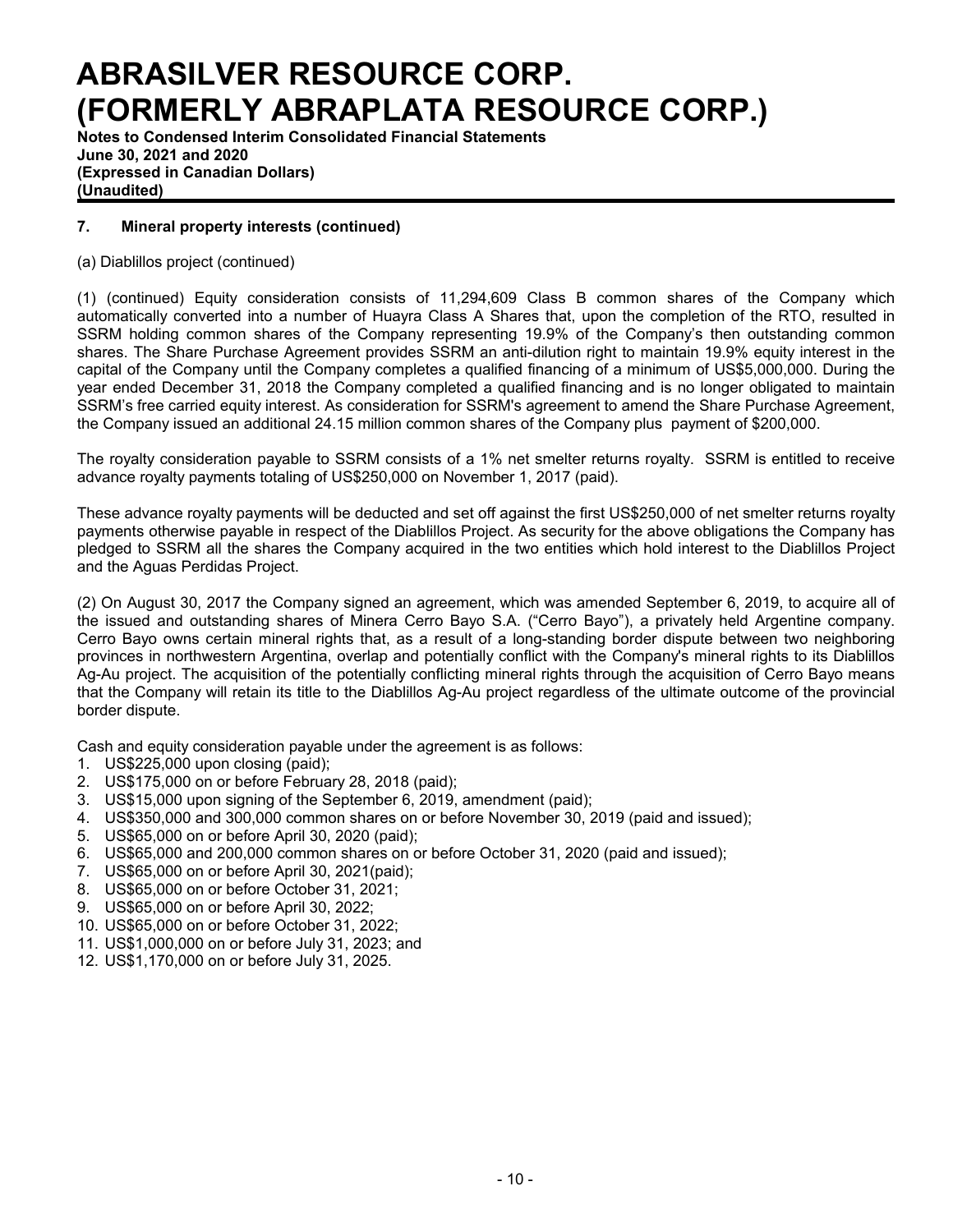**Notes to Condensed Interim Consolidated Financial Statements June 30, 2021 and 2020 (Expressed in Canadian Dollars) (Unaudited)**

### **7. Mineral property interests (continued)**

### (b) Cerro Amarillo project

On July 14, 2016, AbraPlata Argentina S.A., a wholly owned subsidiary of the Company, signed an agreement for the right to purchase the Cerro Amarillo project located in the province of Mendoza in Argentina. This agreement is a replacement agreement to the one that was entered into in 2010.

The Company made the following payments:

- 1. US\$25,000 in October 2016, deferred to May 2017 (paid)
- 2. and will pay US\$25,000 annually every November, starting in November 2017, until the earlier of the ratification of appropriate permits or the receipt of exploration permits given in accordance with the legislature of the province of Mendoza (the "Notification Date"). The Company will then make a series of installments in total of US\$875,000 over 48-month period from the Notification Date. The due date for November 2018 payment was extended to January 10, 2019 and paid during the year ended December 31, 2019.

An exercise fee of US\$2,500,000 will be due by the end of 60 months period from the Notification Date. The underlying owners are also entitled to a 1% NSR royalty which can be purchased back for US\$3,000,000.

Due to uncertainty of the timing for the completion of the glaciers inventory and the ratification of the permits, the Company wrote down the Cerro Amarillo project to \$1 during the fifteen months ended December 31, 2017. During the year ended December 31, 2019, management decided to pursue exploration on the property again and accordingly, commenced capitalizing acquisition costs incurred.

During the year ended December 31, 2020, the management evaluated its project portfolio including the new acquisitions and elected not to continue with the Cerro Amarillo project purchase. As a result, the November 2020 payment was not made and the property will be dropped and all prior costs have been written off.

### (c) La Coipita Project

On January 31, 2020, AbraPlata entered into a letter agreement, through its wholly owned subsidiary, AbraPlata Argentina SA, to acquire a 100% interest in the La Coipita project ("La Coipita") located in San Juan province, Argentina by paying a total of US\$4,265,000 in staged payments over 60 months (US\$165,000 paid) to the optionors ("Project Owners").

Cash consideration payable per the letter agreement were as follows:

- 1. US\$35,000 upon celebration of the letter agreement (paid)
- 2. US\$30,000 in February 2020 (paid)
- 3. US\$100,000 in January 2021 (paid)
- 4. US\$200,000 in January 2022
- 5. US\$400,000 in January 2023
- 6. US\$1,000,000 in January 2024
- 7. US\$2,500,000 in January 2025

In the event the project is placed into commercial production, the Project Owners shall be entitled to collect 1.1% of the net smelter return ("NSR"), of which AbraPlata may purchase for US\$3,000,000 during the 60 months after the first staged payment was made, or for US\$5,000,000 thereafter until start-up of construction of the project.

On February 5, 2020, AbraPlata Argentina SA entered into a binding letter agreement with Altius Resources Inc. to sell its right to acquire the 1.1% NSR from the Project Owners. In consideration, Altius will invest in AbraPlata by way of subscription for common shares or share units in its next equity financing a minimum sum of \$125,000 (received).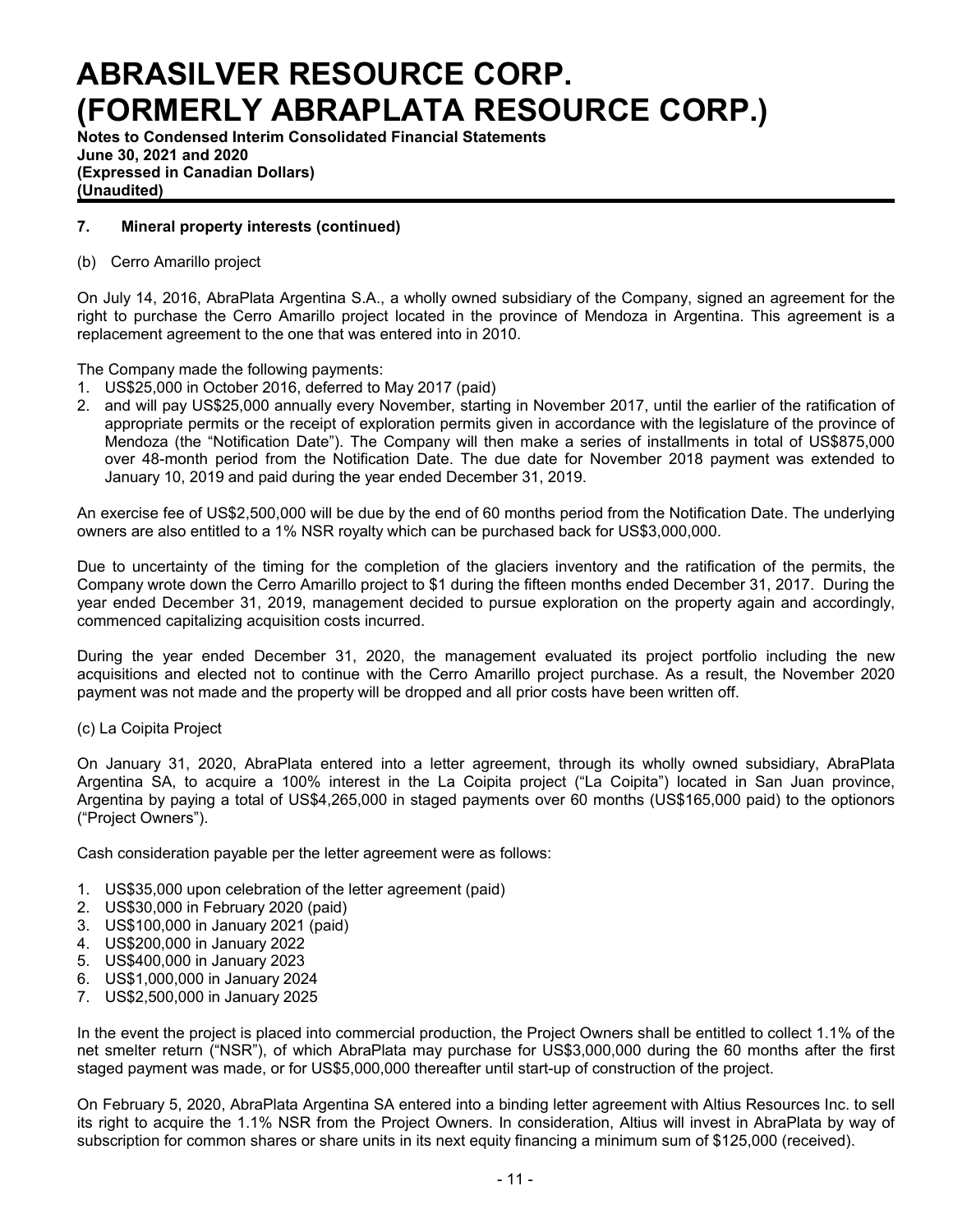**Notes to Condensed Interim Consolidated Financial Statements June 30, 2021 and 2020 (Expressed in Canadian Dollars) (Unaudited)**

### **7. Mineral property interests (continued)**

### (d) Arcas Project

On December 19, 2019, the Company completed a plan of arrangement (the "Arrangement") with Aethon, whereby each former Aethon shareholder received 3.75 common shares in the capital of AbraPlata for each Aethon common share held prior to the Arrangement. This transaction has been determined to be an acquisition of assets and the Arcas Project of Aethon was deemed to be acquired on December 19, 2019 by the Company.

On January 23, 2018, Aethon entered into the option agreement with the optionors, as amended February 28, 2018, pursuant to which Aethon has been granted the option to earn a 100% interest in four blocks of exploration-stage mineral concessions with prospective copper and gold targets located in northern Chile, subject to certain underlying royalties.

The consideration for the purchase of the databases and the grant of the option is the issuance of an aggregate of 11,200,000 common shares of Aethon (issued). To exercise the option, Aethon must incur cumulative expenditures of at least \$750,000 on the exploration and development of the properties within 18 months from the closing of the qualifying transaction of which at least \$500,000 must be incurred within 12 months from the closing date. Aethon must also pay an aggregate of \$1,000 to the optionors. Any production from the Properties is subject to an existing 0.98% gross sales royalty in favour of a third party and a new 1.02% gross sales royalty in favour of the Optionors, for a total gross sales royalty of 2.0%.

On April 4, 2019, Aethon announced that it had exercised its option to acquire a 100% interest in the properties.

On September 11, 2019, Aethon entered into an Earn-In with Option to Joint Venture Agreement with Rio Tinto Mining and Exploration Limited / Agencia En Chile, a member of the Rio Tinto Group ("Rio Tinto"), to acquire an interest in the Arcas project. Rio Tinto has the right but not the obligation to earn up to a 75% interest in the Arcas Project by funding project expenditures of up to US\$25 million as follows:

1st Option: If Rio Tinto incurs total project expenditures of US\$4 million within 3 years, and makes aggregate cash payments of US\$300,000 during the first two years, it will have the right to acquire a 51% interest in the Arcas project ("Stage 1 earn-in project expenditure") through the acquisition of 51% stock of a new company ("Opco") that will be incorporated. To exercise the option, Rio Tinto shall make the cash payments before the following dates:

- 1. US\$100,000 on or before the first anniversary date (received);
- 2. US\$200,000 on or before the second anniversary date;

2nd Option: If Rio Tinto incurs additional project expenditures of US\$5 million over the subsequent 2 year period, it will have a right to acquire an additional 14% interest in Opco (holder of the Arcas project), resulting in its total interest being 65%; and

3rd Option: If Rio Tinto incurs additional project expenditures of US\$16 million over the subsequent 3 year period, it will have a right to acquire an additional 10% interest in Opco (holder of the Arcas project), resulting in its total interest being 75%;

Rio Tinto has agreed to incur minimum project expenditures of US\$1 million within 18 months of securing all necessary approvals to conduct drilling activities which is to be part of the Stage 1 earn-in project expenditure. As of March 31, 2021, that commitment has been satisfactorily fulfilled.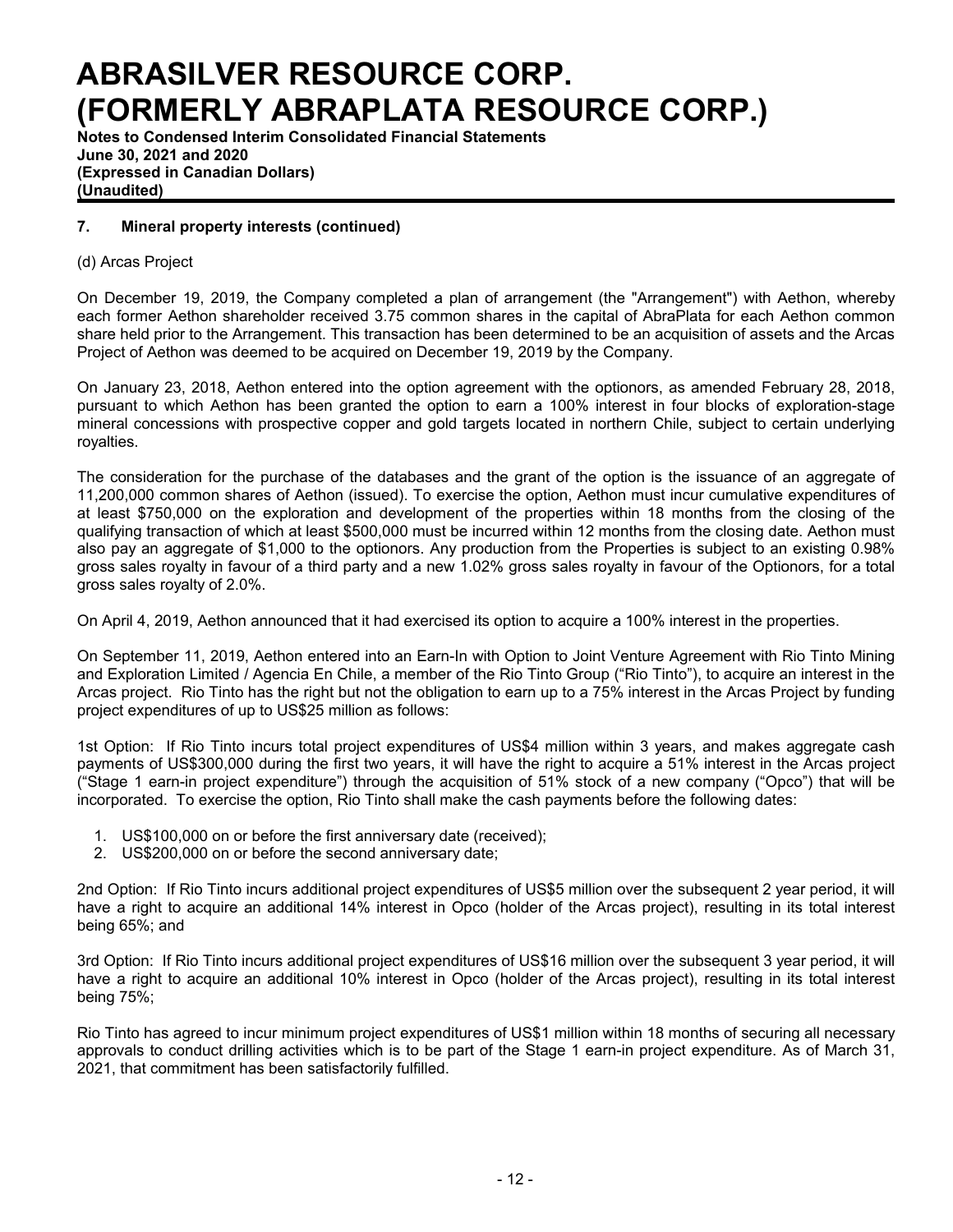**Notes to Condensed Interim Consolidated Financial Statements June 30, 2021 and 2020 (Expressed in Canadian Dollars) (Unaudited)**

## **7. Mineral property interests (continued)**

## (d) Arcas Project (continued)

In the event Rio Tinto withdraws from the Arcas Project, it will pay Aethon an amount equaling the cost to maintain the Arcas Project concessions for the 12 month period commencing on the date of termination that have not already been paid.

Under the terms of the agreement, Rio Tinto shall have the right to form a Joint Venture ("JV") with the following key terms:

- 1. The JV (Opco) may be formed with 51% to Rio Tinto and 49% to Aethon upon satisfaction of the 1st Option; 65% to Rio Tinto and 35% to Aethon upon satisfaction of the 2nd Option; or 75% to Rio Tinto and 25% to Aethon upon satisfaction of the 3rd Option.
- 2. The JV will be managed by Rio Tinto and funded by each participant in accordance with their interest.
- 3. Aethon may elect not to fund its interest and be diluted down to a 10% interest. If Aethon is diluted below a 10% interest, its interest will convert to a 1% net smelter royalty capped at US\$50 million.
- 4. Each party will have a right of first refusal should the other party wish to divest its shareholder interest.

During the year ended December 31, 2020, the Company recorded the US\$100,000 received from Rio Tinto as other income in the consolidated statements of loss and comprehensive loss.

### (e) Santo Domingo project

On August 21, 2020, AbraPlata formalized a letter agreement, through its wholly owned subsidiary, AbraPlata Argentina SA, to acquire a 100% interest in the Santo Domingo - Marayes project located in San Juan province, Argentina by paying a total of US\$2,500,000 in staged payments over 96 months (US\$10,000 paid) to the optionors.

Cash consideration payable per the letter agreement were as follows:

- 1. US\$10,000 before October 21,2020 (paid)
- 2. US\$ 15,000, in February 2021 (paid)
- 3. US\$ 25,000 in August 2021
- 4. US\$ 50,000 in August 2022
- 5. US\$ 100,000 in August 2023
- 6. US\$ 150,000 in August 2024
- 7. US\$ 200,000 in August 2025
- 8. US\$ 250,000 in August 2026
- 9. US\$ 500,000 in August 2027
- 10. US\$ 1,200,000 in August 2028

During the three and six months ended June 30, 2021, the Company decided not to continue with this project and wrote it off in the amount of \$35,984.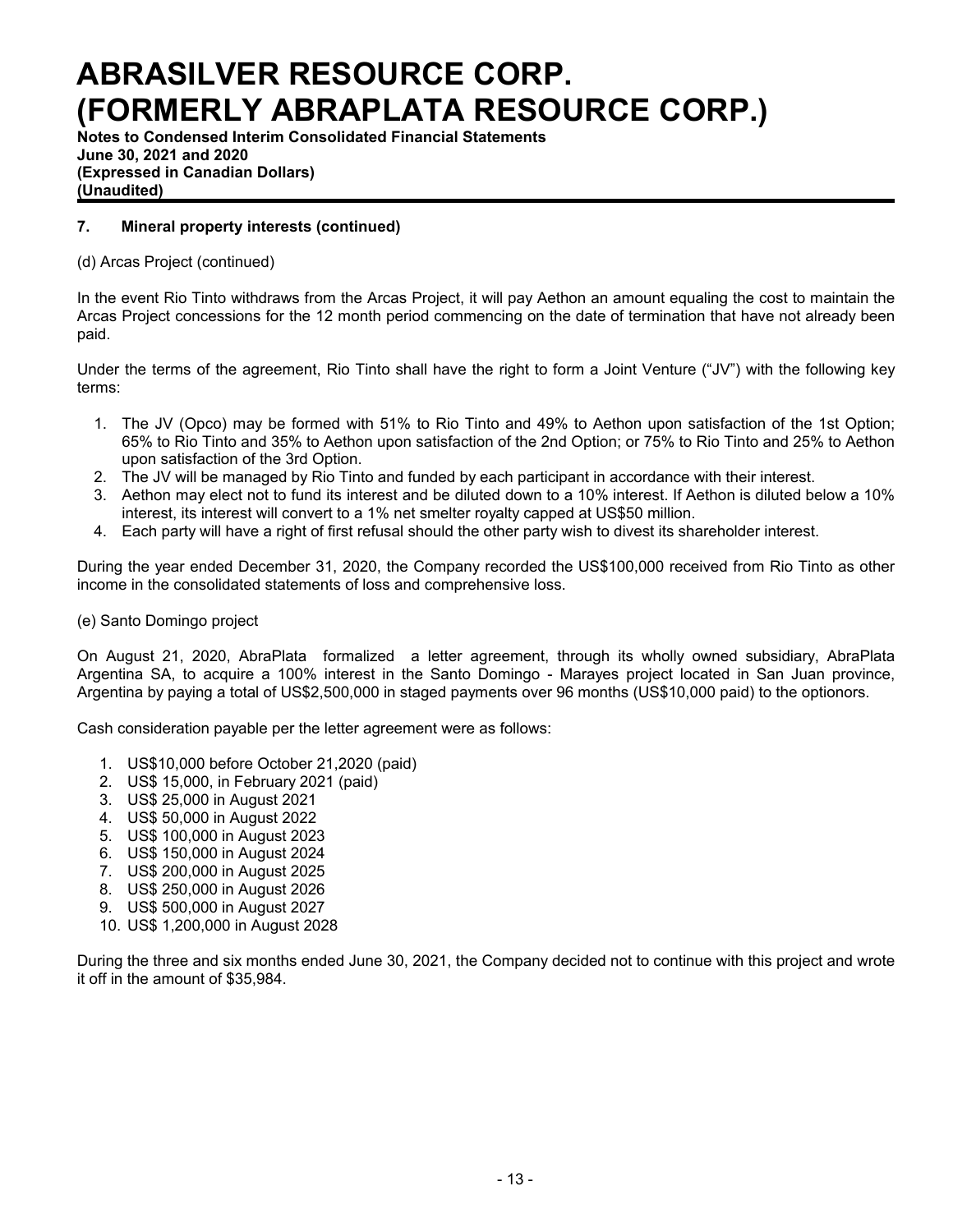**Notes to Condensed Interim Consolidated Financial Statements June 30, 2021 and 2020 (Expressed in Canadian Dollars) (Unaudited)**

## **7. Mineral property interests (continued)**

|                              | <b>Diablillos</b><br>Argentina | Cerro<br>Amarillo | La Coipita<br><b>Project</b> |     | Santo<br>Domingo project |    | <b>Arcas</b><br><b>Project</b> | <b>Total</b>  |
|------------------------------|--------------------------------|-------------------|------------------------------|-----|--------------------------|----|--------------------------------|---------------|
| December 31, 2019            | \$<br>5.765.795                | \$<br>65,956      | \$                           | \$  |                          | \$ | 4,531,220                      | \$10,362,971  |
| Additions, cash              | 6,710,229                      |                   | 82,272                       |     | 12,529                   |    |                                | 6,805,030     |
| Additions, shares            | 65.000                         |                   |                              |     |                          |    |                                | 65.000        |
| Write-off                    |                                | (70, 203)         |                              |     |                          |    |                                | (70, 203)     |
| Hyperinflationary adjustment | 1,736,505                      | 16.256            | 24,193                       |     | 914                      |    |                                | 1,777,868     |
| Foreign exchange translation | (2,264,873)                    | (12,009)          |                              |     |                          |    | 98,899                         | (2, 177, 983) |
| December 31, 2020            | \$12,012,656                   | \$                | \$<br>106.465                | \$. | 13.443                   | S  | 4.630.119                      | \$16,762,683  |
| Additions, cash              | 81,374                         |                   | 125,626                      |     | 18.941                   |    |                                | 225.941       |
| Write-off                    |                                |                   |                              |     | (35, 984)                |    |                                | (35, 984)     |
| Hyperinflationary adjustment | 2.690.128                      |                   | 103.630                      |     | 5,544                    |    |                                | 2,799,302     |
| Foreign exchange translation | (1,737,490)                    |                   | (21, 876)                    |     | (1,944)                  |    | (299, 194)                     | (2,060,504)   |
| June 30, 2021                | \$13.046.668                   | \$                | \$<br>313.845                | \$. |                          |    | 4.330.925                      | \$17.691.438  |

## **8. Evaluation and exploration expenses**

|                          | Three months ended<br><b>June 30,</b> |             |    |         |        | <b>Six months ended</b><br><b>June 30,</b> |    |         |  |
|--------------------------|---------------------------------------|-------------|----|---------|--------|--------------------------------------------|----|---------|--|
|                          |                                       | 2021        |    | 2020    |        | 2021                                       |    | 2020    |  |
| <b>Diablillos</b>        |                                       |             |    |         |        |                                            |    |         |  |
| Camp costs               | \$                                    | 440,216     | \$ | 79,139  | \$     | 786,183 \$                                 |    | 143,380 |  |
| <b>Drilling</b>          |                                       | 1,974,341   |    | 347,026 |        | 3,522,732                                  |    | 591,419 |  |
| Legal and regulatory fee |                                       | 37,098      |    | 6,892   |        | 46,809                                     |    | 12,112  |  |
| Engineering              |                                       |             |    |         |        | 62,179                                     |    |         |  |
| Geology and lab          |                                       | 167,238     |    |         |        | 232,213                                    |    |         |  |
| Personnel costs          |                                       | 180,219     |    | 45,480  |        | 310,490                                    |    | 96,163  |  |
| Travel and transport     |                                       | 43,108      |    | 18,123  |        | 76,929                                     |    | 39,779  |  |
| Administration           |                                       | 13,491      |    | 166     | 24,218 |                                            |    | 448     |  |
| Impact of hyperinflation |                                       | 362,632     |    | (1,016) |        | 476,950                                    |    | 20,761  |  |
|                          |                                       | \$3,218,343 | \$ | 495,810 | \$     | 5,538,703                                  | \$ | 904,062 |  |
| <b>Cerro Amarillo</b>    |                                       |             |    |         |        |                                            |    |         |  |
| Camp costs               | \$                                    |             | \$ | 102     | \$     |                                            | \$ | 233     |  |
| Legal and regulatory fee |                                       |             |    |         |        |                                            |    |         |  |
| Administration           |                                       |             |    |         |        |                                            |    |         |  |
| Impact of hyperinflation |                                       |             |    |         |        |                                            |    | 6       |  |
|                          | \$                                    |             | \$ | 102     | \$     |                                            | \$ | 239     |  |
| La Coipita               |                                       |             |    |         |        |                                            |    |         |  |
| Legal and regulatory fee | \$                                    | 14,620      | \$ |         | \$     | 22,002                                     | \$ |         |  |
| Travel and transport     |                                       | 2,823       |    |         |        | 3,899                                      |    |         |  |
| Impact of hyperinflation |                                       | 1,638       |    |         |        | 2,258                                      |    |         |  |
|                          | \$                                    | 19,081      | \$ |         | \$     | 28,159                                     | \$ |         |  |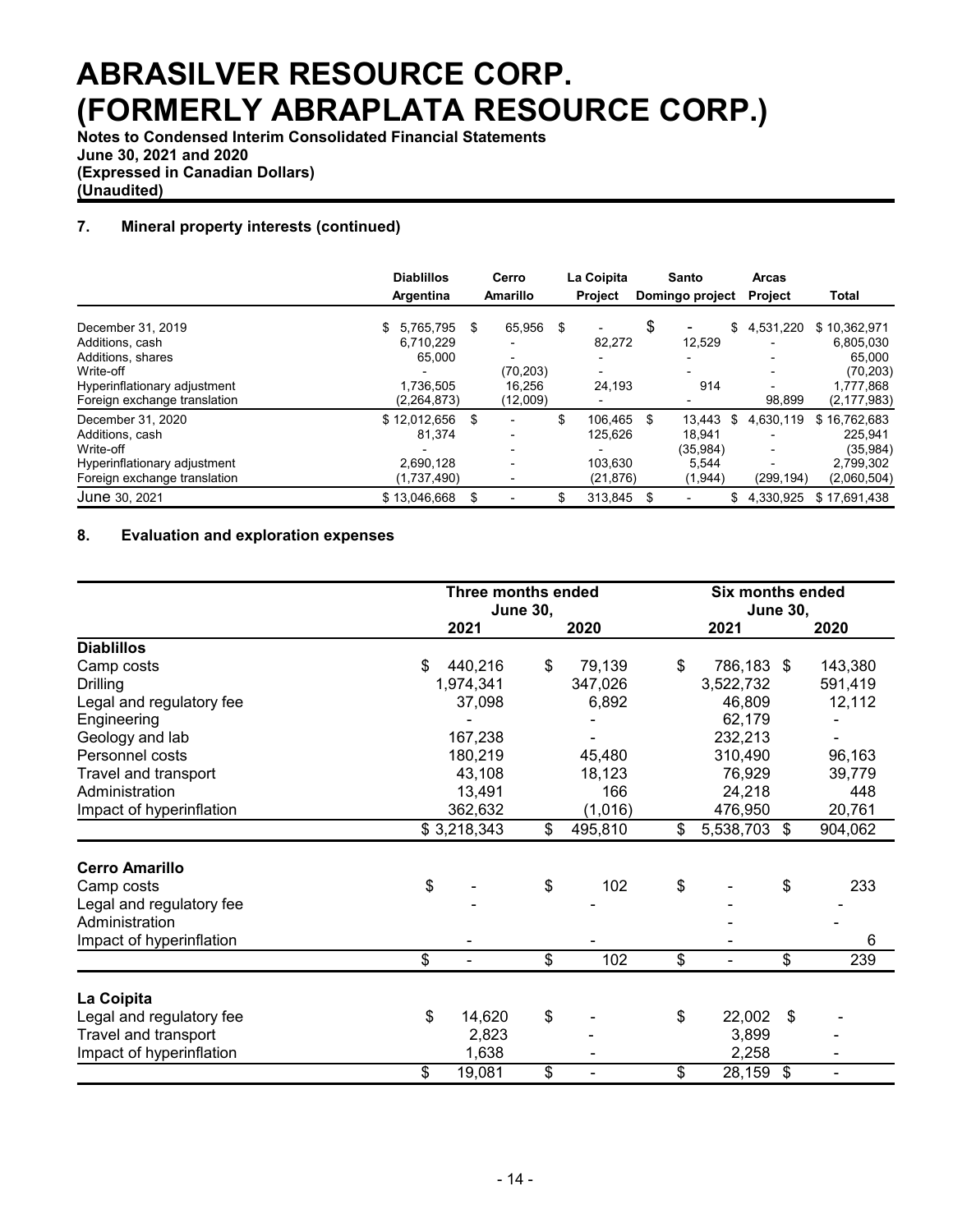**Notes to Condensed Interim Consolidated Financial Statements June 30, 2021 and 2020 (Expressed in Canadian Dollars) (Unaudited)**

## **8. Evaluation and exploration expenses (continued)**

| <b>Santo Domingo</b>                             |              |    |                          |                  |                            |                          |
|--------------------------------------------------|--------------|----|--------------------------|------------------|----------------------------|--------------------------|
| Camp costs                                       | \$<br>62     | \$ |                          | \$<br>$1,056$ \$ |                            |                          |
| Legal and regulatory fee                         | 11,149       |    |                          | 27,656           |                            |                          |
| Geology                                          | 796          |    |                          | 899              |                            |                          |
| Administration                                   | 43           |    |                          | 2,750            |                            |                          |
| Travel                                           | 5,101        |    |                          | 8,452            |                            |                          |
| Impact of hyperinflation                         | 4,110        |    |                          | 5,553            |                            |                          |
|                                                  | \$<br>21,261 | \$ |                          | \$<br>46,366 \$  |                            |                          |
| Arcas project                                    |              |    |                          |                  |                            |                          |
| Administration                                   | \$<br>57,390 | \$ | $\overline{\phantom{a}}$ | \$<br>61,387     | $\boldsymbol{\mathsf{\$}}$ | $\overline{\phantom{a}}$ |
| <b>Total evaluation and exploration expenses</b> | \$3,316,075  | S  | 495,912                  | \$<br>5,674,615  | \$                         | 904,301                  |
| <b>Right-of-use Assets</b><br>9.                 |              |    |                          |                  |                            |                          |
|                                                  |              |    |                          |                  |                            | <b>Office leases</b>     |
| Balance, December 31, 2019                       |              |    |                          |                  | \$                         | 39,231                   |
| Addition                                         |              |    |                          |                  |                            | 53,706                   |
| Depreciation                                     |              |    |                          |                  |                            | (23, 970)                |
| Lease modification                               |              |    |                          |                  |                            | (9,718)                  |
| Impact of hyperinflation                         |              |    |                          |                  |                            | (129)                    |
| Impact of foreign exchange                       |              |    |                          |                  |                            | 288                      |
| Balance, December 31, 2020                       |              |    |                          |                  | \$                         | 59,408                   |
| Depreciation                                     |              |    |                          |                  |                            | (14, 339)                |
| Impact of hyperinflation                         |              |    |                          |                  |                            | 1,061                    |
| Impact of foreign exchange                       |              |    |                          |                  |                            | (7,010)                  |
| <b>Balance, June 30, 2021</b>                    |              |    |                          |                  | \$                         | 39,120                   |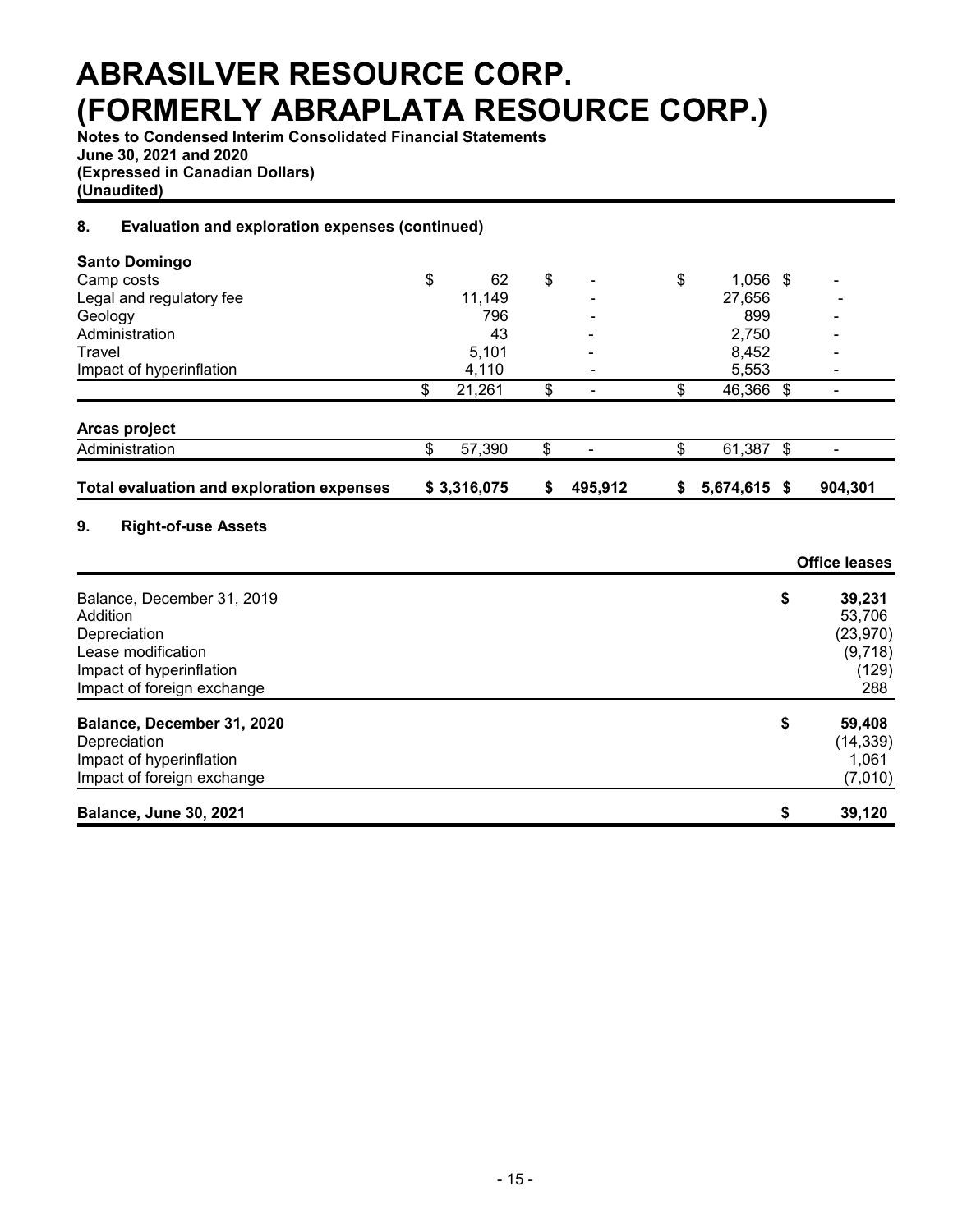**Notes to Condensed Interim Consolidated Financial Statements June 30, 2021 and 2020 (Expressed in Canadian Dollars) (Unaudited)**

### **10. Lease Liabilities**

| Balance, December 31, 2019<br>Additions<br>Accretion<br>Lease payments<br>Lease modification<br>Impact of hyperinflation<br>Impact of foreign exchange | 33,970<br>53,706<br>1,810<br>(25, 809)<br>(9,718)<br>261<br>(514) |
|--------------------------------------------------------------------------------------------------------------------------------------------------------|-------------------------------------------------------------------|
| Balance, December 31, 2020<br>Accretion<br>Lease payments<br>Impact of hyperinflation<br>Impact of foreign exchange                                    | \$<br>53,706<br>3,082<br>(16, 220)<br>950<br>(7, 135)             |
| <b>Balance, June 30, 2021</b>                                                                                                                          | \$<br>34,383                                                      |
| Allocated as:<br>Current<br>Long-term                                                                                                                  | \$<br>14,807<br>19,576                                            |
|                                                                                                                                                        | \$<br>34,383                                                      |

### **11. Share capital**

### a) Authorized

Authorized: Unlimited common shares without par value. Unlimited first preferred shares without par value. Unlimited second preferred shares without par value.

### b) Issued share capital

As at June 30, 2021, nil shares remain in escrow (December 31, 2020 – 6,768,750).

On September 1, 2020 the Company closed its non-brokered private placement (the "Placement"). In connection with the closing of the Placement, the Company issued 66,666,666 units (each, a "Unit") at a price of \$0.27 per Unit for gross proceeds of \$18,000,000. Each Unit consists of one common share in the equity of the Company (each, a "Common Share") and one-half of one share purchase warrant (each, a "Warrant"). Each Warrant will entitle the subscriber to purchase one additional Common Share at a price of \$0.40 until the second (2nd) anniversary of the closing date of the Offering (the "Expiry Date"). Notwithstanding the foregoing, in the event that after January 2, 2021, the volume weighted average price on the TSX Venture Exchange has been at least \$0.70 for 20 consecutive trading days, the Company may deliver a notice to the holders of Warrants accelerating the Expiry Date to the date that is 30 days following such notice, and any unexercised Warrants after such period shall automatically expire. The warrants were valued at \$4,022,934 using the Black-Scholes valuation model with the following assumptions: share price of \$0.42, risk free rate of 0.27%, dividend yield of 0%, time to expiry of 2 years and volatility of 140.38%. The Company paid finder's fees of \$1,029,817 and incurred \$89,398 in share issue costs. The Company also issued 3,645,834 broker warrants which were valued at \$1,138,866 using the Black-Scholes valuation model with the following assumptions: share price of \$0.42, exercise price of \$0.40, risk free rate of 0.27%, dividend yield of 0%, time to expiry of 2 years and volatility of 140.38%.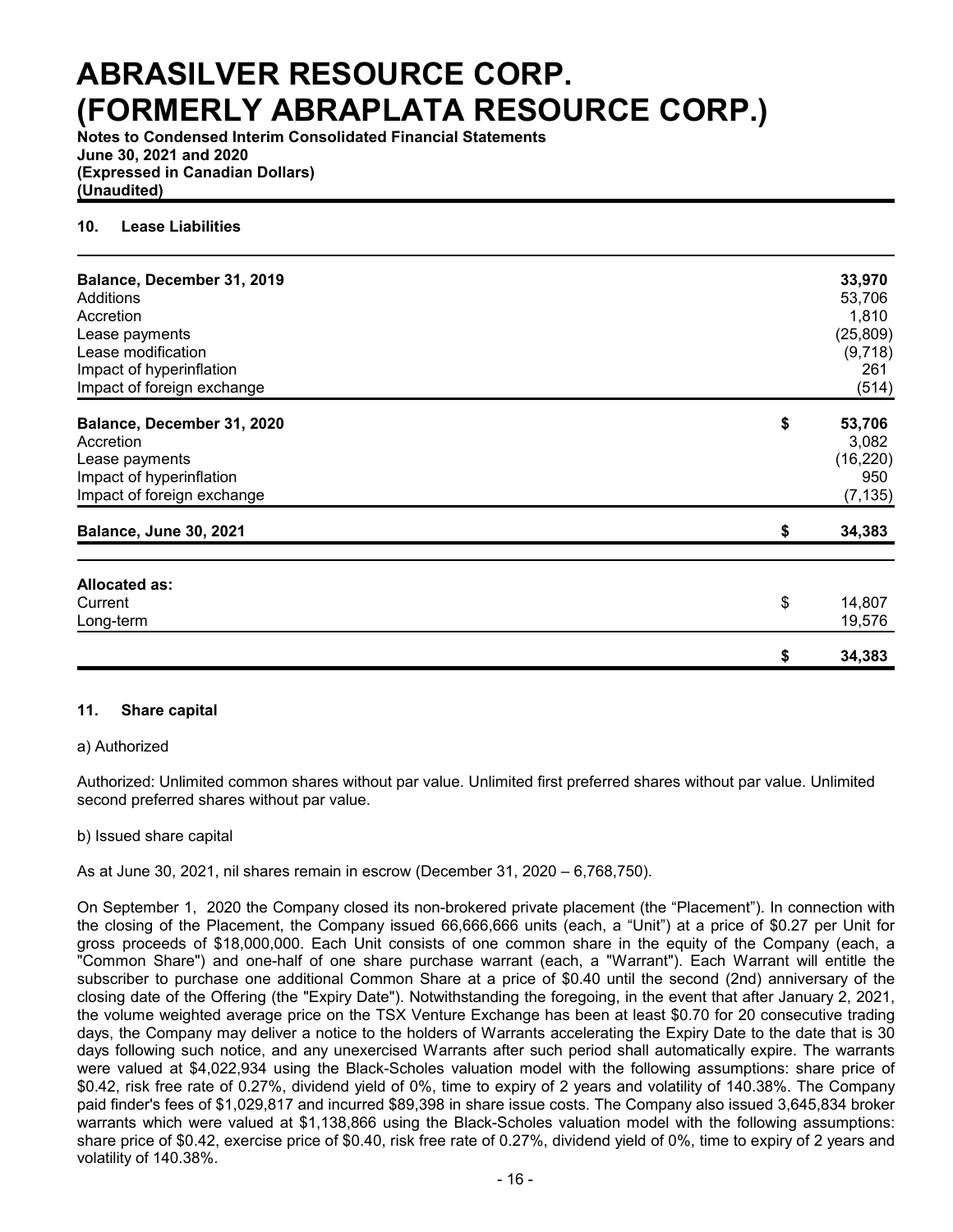**Notes to Condensed Interim Consolidated Financial Statements June 30, 2021 and 2020 (Expressed in Canadian Dollars) (Unaudited)**

## **11. Share capital (continued)**

b) Issued share capital (continued)

On July 9, 2020 the Company closed its non-brokered private placement (the "Placement"). In connection with the closing of the Placement, the Company issued 43,478,261 units (each, a "Unit") at a price of \$0.115 per Unit for gross proceeds of \$5,000,000. Each Unit consists of one common share in the equity of the Company (each, a "Common Share") and one share purchase warrant (each, a "Warrant"). Each Warrant will entitle the subscriber to purchase one additional Common Share at a price of \$0.17 until the second (2nd) anniversary of the closing date of the Offering (the "Expiry Date"). The warrants were valued at \$1,770,882 using the Black-Scholes valuation model with the following assumptions: share price of \$0.18, risk free rate of 0.28%, dividend yield of 0%, time to expiry of 2 years and volatility of 136.92%. The Company paid finder's fees of \$251,274 and incurred \$59,703 in share issue costs. The Company also issued 2,086,800 broker warrants which were valued at \$261,818 using the Black-Scholes valuation model with the following assumptions: share price of \$0.18, exercise price of \$0.17, risk free rate of 0.28%, dividend yield of 0%, time to expiry of 2 years and volatility of 136.92%.

On May 14, 2020 the Company closed a non-brokered private placement (the "Placement"). In connection with the closing of the Placement, the Company issued 25,000,000 units (each, a "Unit**")** at a price of \$0.08 per Unit for gross proceeds of \$2,000,000. Each Unit consists of one common share in the equity of the Company (each, a "Common Share") and one share purchase warrant (each, a "Warrant"). Each Warrant entitles the subscriber to purchase one additional Common Share at a price of \$0.15 until the third (3rd) anniversary of the closing date of the Offering (the "Expiry Date"). The warrants were valued at \$713,419 using the Black-Scholes valuation model with the following assumptions: share price of \$0.08, risk free rate of 0.25%, dividend yield of 0%, time to expiry of 3 years and volatility of 124.13%. The Company paid finder's fees of \$56,940 and incurred \$45,311 in share issue costs.

On October 31, 2019, the Company closed a nonbrokered private placement of 25,000,000 units at a price of \$0.06 per unit for gross proceeds of \$1,500,000. Each unit consists of one common share of the Company and one common share purchase warrant. Each warrant entitles the holder thereof to acquire one additional common share at a price of \$0.10 for a period of twenty four months. The warrants were valued at \$518,972 using the pro-rata method using the Black-Scholes valuation model with the following assumptions: share price of \$0.055, risk free rate of 1.42%, dividend yield of 0%, time to expiry of 2 years and volatility of 134%. The Company paid finder's fees of \$8,100 and incurred \$9,122 share issue costs.

On April 18, 2019 the Company closed a non-brokered private placement of 15,000,000 units at a price of \$0.05 per unit for total gross proceeds of \$750,000. Each unit consisted of one common share and one non-transferable common share purchase warrant. Each warrant is exercisable for five years to purchase an additional common share at a price of \$0.10. The warrants were valued at \$279,938 using the pro-rata method using the Black-Scholes valuation model with the following assumptions: share price of \$0.06, risk free rate of 1.61%, dividend yield of 0%, time to expiry of 5 years and volatility of 93%. The Company paid finder's fees of \$2,400 and incurred \$10,923 in share issue costs.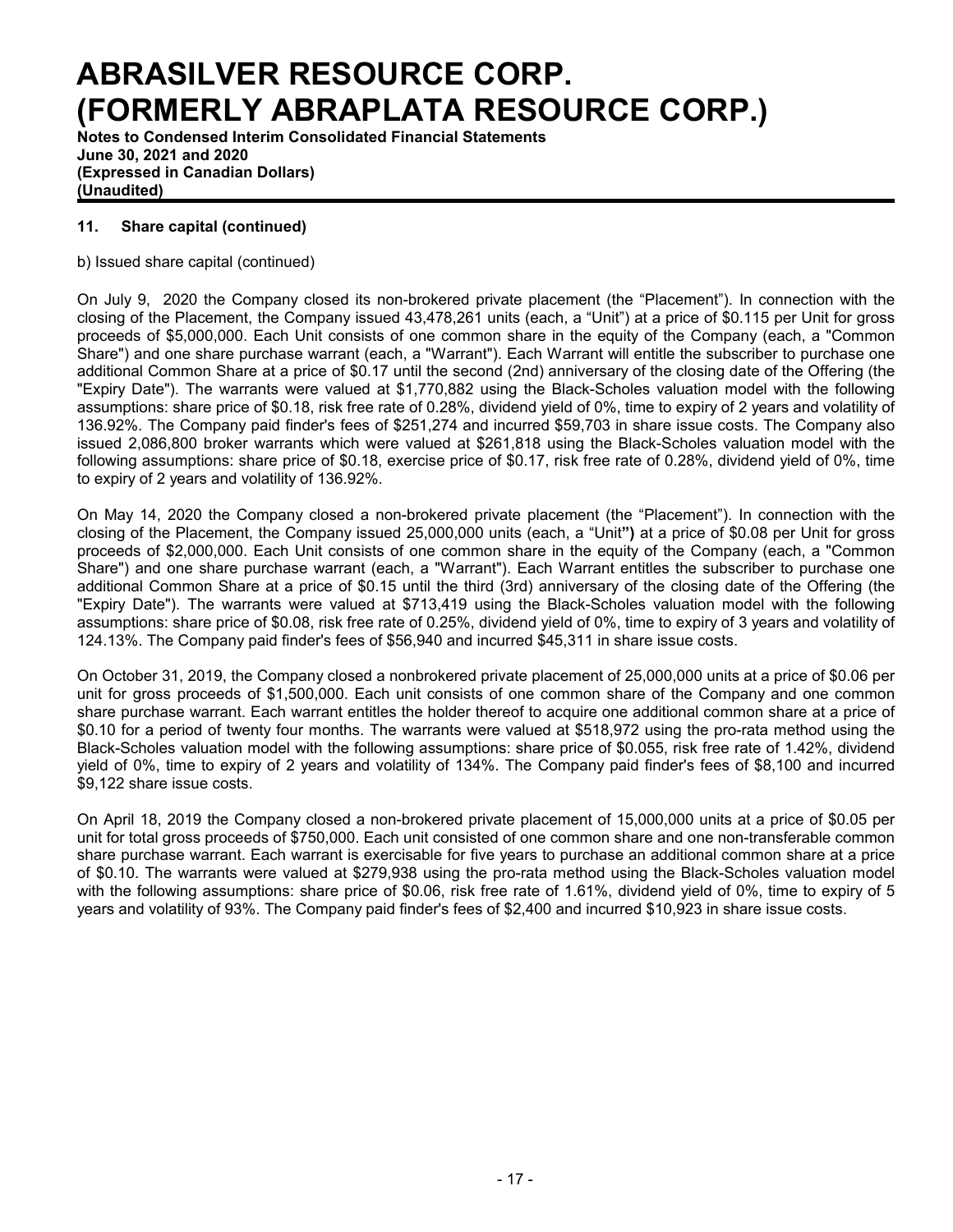**Notes to Condensed Interim Consolidated Financial Statements June 30, 2021 and 2020 (Expressed in Canadian Dollars) (Unaudited)**

## **11. Share capital (continued)**

### c) Stock options

On January 25, 2021, the Company granted 3,157,500 Options to Directors, Officers and Consultants. The exercise price is \$0.39 and will expire on January 25, 2026. The options will vest as follow: 25% six months from the date grant and 25% every 6 months thereafter. The fair value of the stock options was determined to be \$1,142,307 using the Black-Scholes option pricing model with the following assumptions: 5 years expected life; share price at the grant date of \$0.39; 100% volatility; risk free interest rate of 0.42%; and a dividend yield of 0%.

On October 12, 2020, the Company granted 200,000 stock options to a consultant under the Company's stock option plan. The options have an exercise price of \$0.30 per share. Each option is exercisable for three years from the date of grant to purchase one common share. The options vest over 12 months, with 25% of the options vesting in 90 days and 25% each three months thereafter. The fair value of the stock options was determined to be \$48,203 using the Black-Scholes option pricing model with the following assumptions: 3 years expected life; share price at the grant date of \$0.33; 127% volatility; risk free interest rate of 0.24%; and a dividend yield of 0%.

On January 8, 2020, the Company granted 10,400,000 stock options to a number of officers, directors and consultants under the Company's stock option plan. The options have an exercise price of \$0.065 per share. Each option is exercisable for five years from the date of grant to purchase one common share. The options vest over 24 months, with 25% of the options vesting in every six months. The fair value of the stock options was determined to be \$414,431 using the Black-Scholes option pricing model with the following assumptions: 5 years expected life; share price at the grant date of \$0.07; 100% volatility; risk free interest rate of 1.62%; and a dividend yield of 0%.

On August 29, 2019, the Company's shareholder ratified in its annual general meeting its stock option plan. The aggregate number of common shares that may be subject to issuance under the stock option plan (together with any other security based compensation arrangements of the shareholders of Company in effect from time to time) may not exceed ten per cent (10%) of the Company's outstanding common shares from time to time. The exercise price of any option granted under the stock option plan cannot be less than the weighted average price of the common shares on the principal stock exchange on which the common shares trade for the five days on which common shares were traded immediately preceding the date of grant. Stock options are exercisable for a period of time determined by the plan administrator not exceeding ten years from the date the option is granted.

On March 1, 2019 the Company granted 1,200,000 stock options exercisable at a price of \$0.065 per share for a period of five years. The stock options vest 25% immediately, 25% after six months, 25% after twelve months and 25% after eighteen months. The fair value of the stock options was determined to be \$50,609 using the Black-Scholes option pricing model with the following assumptions: 5 years expected life; share price at the grant date of \$0.06; 93% volatility; risk free interest rate of 1.79%; and a dividend yield of 0%.

Expected volatility was estimated based on similar-sized entities in the industry.

During the three and six months ended June 30, 2021, the company recorded \$277,231 and \$507,877, respectively (three and six months ended June 30, 2020 - \$69,633 and \$251,897, respectively) in share-based expense related to the stock options.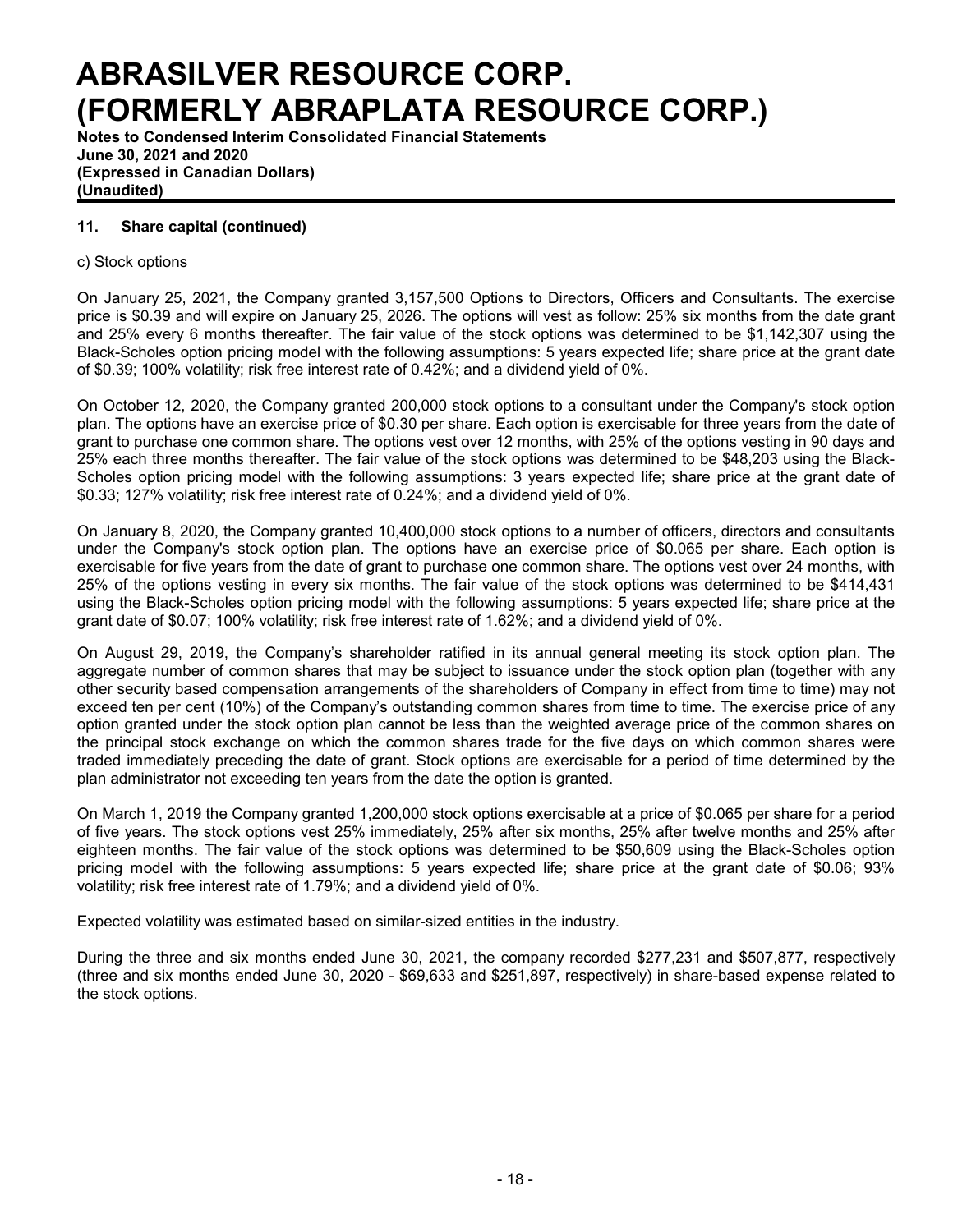**Notes to Condensed Interim Consolidated Financial Statements June 30, 2021 and 2020 (Expressed in Canadian Dollars) (Unaudited)**

## **11. Share capital (continued)**

c) Stock options (continued)

The movement in the Company's share options for the three and six months ended June 30, 2021 and 2020 are as follows:

|                            | Number of stock<br>options outstanding | <b>Weighted average</b><br>exercise price |
|----------------------------|----------------------------------------|-------------------------------------------|
| Balance, December 31, 2019 | 13,229,375                             | 0.19                                      |
| Expired                    | (1,500,000)                            | 0.37                                      |
| Granted                    | 10,400,000                             | 0.07                                      |
| Balance, June 30, 2020     | 22,129,375                             | 0.12                                      |
| Balance, December 31, 2020 | 18,562,500                             | \$<br>0.11                                |
| Granted                    | 3,157,500                              | 0.39                                      |
| Exercised                  | (975,000)                              | 0.07                                      |
| Balance, June 30, 2021     | 20,745,000                             | \$<br>0.16                                |

The weighted average trading price of the Company's shares on the dates of the exercises of stock options was \$0.64 for the six months ended June 30, 2021.

Stock options outstanding as at June 30, 2021:

| <b>Expiry date</b> | <b>Options</b><br>outstanding | <b>Exercise</b><br>price (\$) | Remaining<br>contractual<br>life (years) | <b>Options</b><br>exercisable |
|--------------------|-------------------------------|-------------------------------|------------------------------------------|-------------------------------|
| June 7, 2022       | 200,000                       | 0.63                          | 0.94                                     | 200,000                       |
| November 22, 2022  | 850,000                       | 0.25                          | 1.40                                     | 850,000                       |
| March 21, 2023     | 500,000                       | 0.20                          | 1.72                                     | 500,000                       |
| June 1, 2023       | 800,000                       | 0.17                          | 1.92                                     | 800,000                       |
| April 26, 2023     | 4,810,625                     | 0.14                          | 1.82                                     | 4,810,625                     |
| March 1, 2024      | 700,000                       | 0.065                         | 2.67                                     | 700,000                       |
| June 24, 2024      | 601,875                       | 0.14                          | 2.99                                     | 401,250                       |
| January 8, 2025    | 8,925,000                     | 0.065                         | 3.53                                     | 3,775,000                     |
| October 12, 2023   | 200,000                       | 0.30                          | 2.28                                     | 100,000                       |
| January 25, 2026   | 3,157,500                     | 0.39                          | 4.58                                     |                               |
|                    | 20,745,000                    | 0.16                          | 3.29                                     | 12,136,875                    |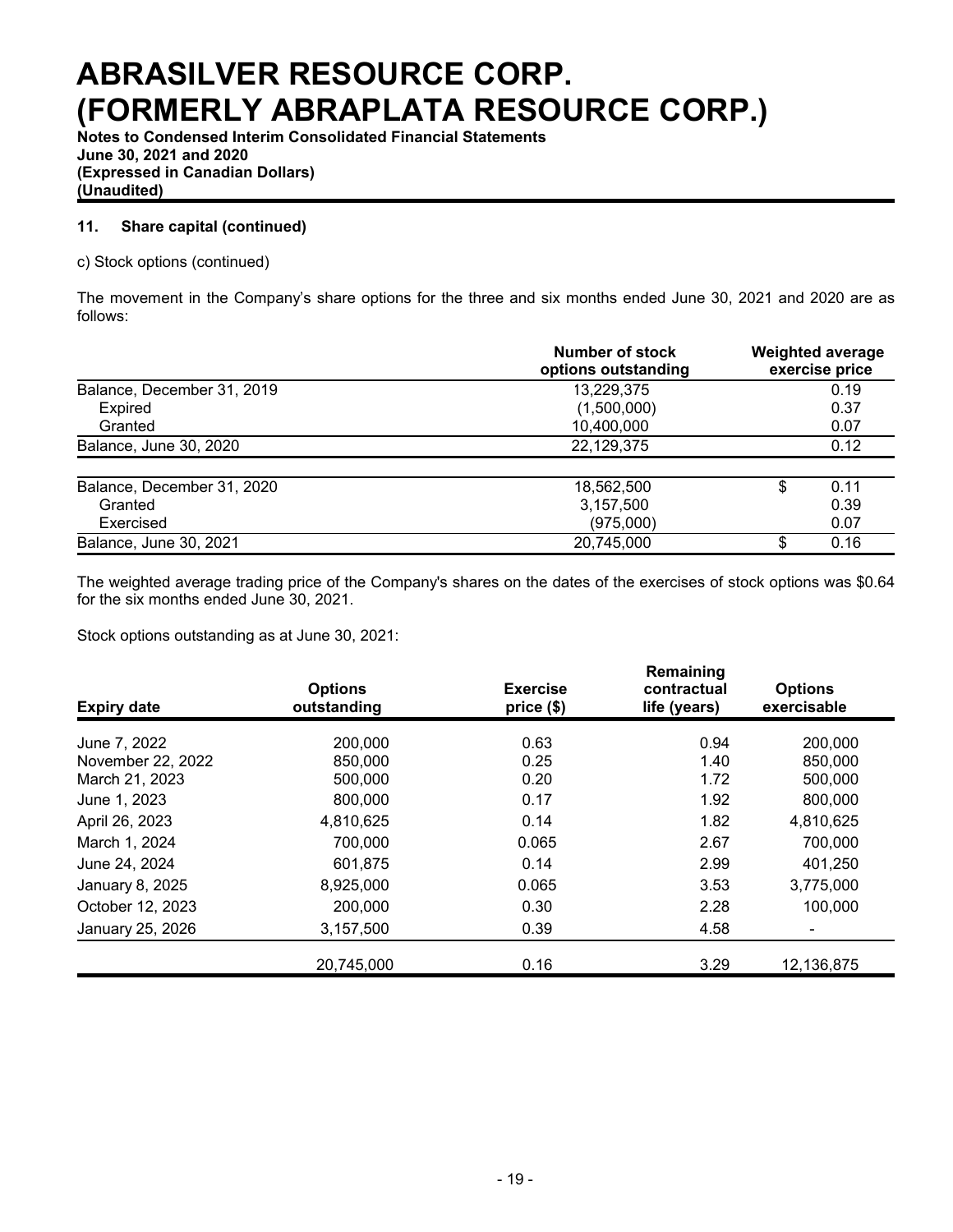**Notes to Condensed Interim Consolidated Financial Statements June 30, 2021 and 2020 (Expressed in Canadian Dollars) (Unaudited)**

## **11. Share capital (continued)**

### d) Warrants

Warrant transactions are summarized as follows:

|                            | Number of<br>warrants | <b>Weighted average</b><br>exercise price (\$) |
|----------------------------|-----------------------|------------------------------------------------|
| Balance, Deember 31, 2019  | 114,003,407           | 0.21                                           |
| Expired                    | (13, 758, 634)        | 0.29                                           |
| Issued                     | 25,000,000            | 0.15                                           |
| Balance, June 30, 2020     | 125,244,773           | 0.19                                           |
| Balance, December 31, 2020 | 186,336,581           | 0.23<br>\$                                     |
| Exercised                  | (41,521,083)          | 0.23                                           |
| <b>Expired</b>             | (412,000)             | 0.30                                           |
| Balance, June 30, 2021     | 144,403,498           | 0.23                                           |

Warrants outstanding as at June 30, 2021:

| <b>Expiry date</b> | <b>Warrants</b><br>outstanding | <b>Exercise</b><br>price(\$) | Remaining<br>contractual<br>life (years) |  |
|--------------------|--------------------------------|------------------------------|------------------------------------------|--|
| July 13, 2021      | 100.000                        | 0.30                         | 0.04                                     |  |
| October 31, 2021   | 16,800,000                     | 0.10                         | 0.34                                     |  |
| July 9, 2022       | 37,822,760                     | 0.17                         | 1.02                                     |  |
| September 1, 2022  | 30,916,583                     | 0.40                         | 1.17                                     |  |
| September 1, 2022  | 3,645,834                      | 0.27                         | 1.17                                     |  |
| April 26, 2023     | 26,637,821                     | 0.27                         | 1.82                                     |  |
| May 14, 2023       | 20,375,000                     | 0.15                         | 1.87                                     |  |
| April 8, 2024      | 5,890,000                      | 0.10                         | 2.78                                     |  |
| April 18, 2024     | 2,215,500                      | 0.10                         | 2.80                                     |  |
|                    | 144,403,498                    | 0.23                         | 1.34                                     |  |

On May 14, 2020 in connection with the private placement (note 11(b)) the Company issued 25,000,000 warrants exercisable at \$0.15 for a period of three years.

On July 9, 2020 in connection with the private placement (note 11(b)) the Company issued 43,478,261 warrants exercisable at \$0.17 for a period of two years.

On July 9, 2020 in connection with the private placement (note 11(b)) the Company issued 2,086,800 broker warrants exercisable at \$0.15 for a period of two years.

On September 1, 2020 in connection with the private placement (note 11(b)) the Company issued 33,333,333 warrants exercisable at \$0.40 for a period of two years.

On September 1, 2020 in connection with the private placement (note 11(b)) the Company issued 3,645,834 broker warrants exercisable at \$0.27 for a period of two years.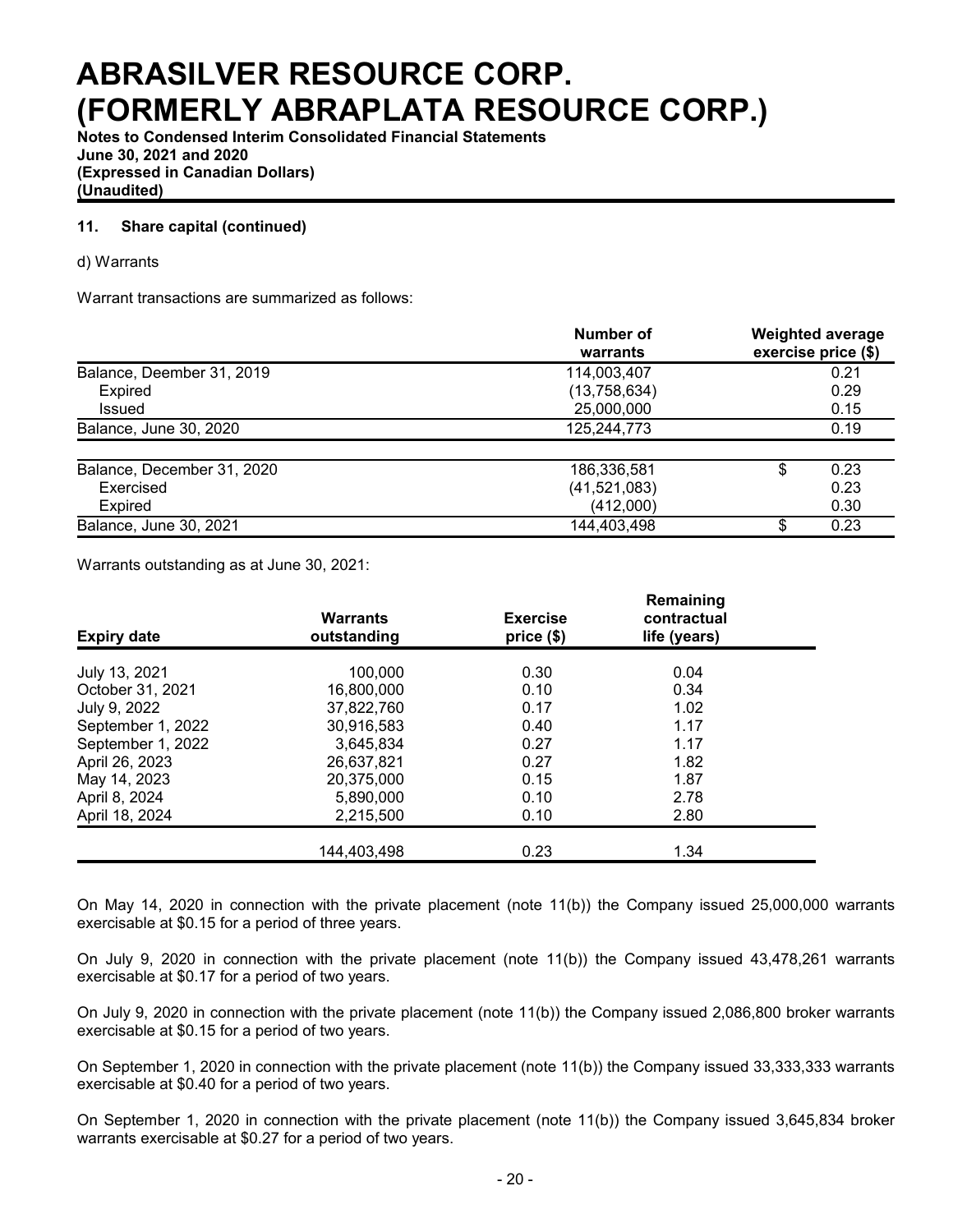**Notes to Condensed Interim Consolidated Financial Statements June 30, 2021 and 2020 (Expressed in Canadian Dollars) (Unaudited)**

### **11. Share capital (continued)**

d) Warrants (continued)

On April 18, 2019 in connection with the private placement (note 11(b)) the Company issued 15,000,000 warrants exercisable at \$0.10 for a period of five years.

On October 31, 2019, in connection with the private placement (note 11(b)) the Company issued 25,000,000 warrants. Each warrant entitles the holder to acquire one additional common share at a price of \$0.10 for a period of twenty-four months.

(e) Restricted share units ("RSU")

On January 25, 2021, the Company granted 4,815,000 RSU, including 3,450,000 RSU to officers and directors. The RSUs will vest as follow: 33.33% on December 1, 2021; 33.33% on December 1, 2022 and 33.34% on December 1, 2023.

The number of RSUs as at March 31, 2021 is as follows:

| Balance, December 31, 2020 | $\overline{\phantom{0}}$ |
|----------------------------|--------------------------|
| Granted                    | 4.815.000                |
| Balance, June 30, 2021     | 4.815.000                |

For the three and six months ended June 30, 2021, the Company recorded \$322,905 and \$543,345, respectively (three and six months ended June 30, 2020 - \$nil) as a stock-based compensation expense relating the RSU.

### **12. Related party transactions**

Key management personnel include the members of the Board of Directors and officers of the Company, who have the authority and responsibility for planning, directing and controlling the activities of the Company. Amounts paid and accrued to directors, former director, officers and companies in which directors and officers are shareholders or partners are as follows:

|                                      | Three months ended<br><b>June 30,</b> |         |      |         |      | Six months ended<br><b>June 30,</b> |      |         |  |  |
|--------------------------------------|---------------------------------------|---------|------|---------|------|-------------------------------------|------|---------|--|--|
|                                      | 2021                                  |         | 2020 |         | 2021 |                                     | 2020 |         |  |  |
| Salaries, benefits and director fees | S                                     | 138,720 | \$   | 92,500  | S    | 277,500                             | \$   | 185,000 |  |  |
| Administration                       |                                       |         |      | 10,000  |      |                                     |      | 25,000  |  |  |
| Consulting fees                      |                                       | 7.500   |      | 7,500   |      | 15.000                              |      | 25,000  |  |  |
| Professional fee                     |                                       | 31.377  |      | 15,086  |      | 67,899                              |      | 56,228  |  |  |
| Share-based payments                 |                                       | 406,057 |      | 41,705  |      | 761,837                             |      | 156,951 |  |  |
|                                      | \$                                    | 166.791 | \$   | 166,791 |      | \$1,122,236                         | S.   | 448.179 |  |  |

As at June 30, 2021, \$2,500 (December 31, 2020 – \$70,000) was payable to directors, officers and companies in which directors and officers are shareholders or partners of the Company. These amounts are unsecured, non-interest bearing and have no specific terms of repayment.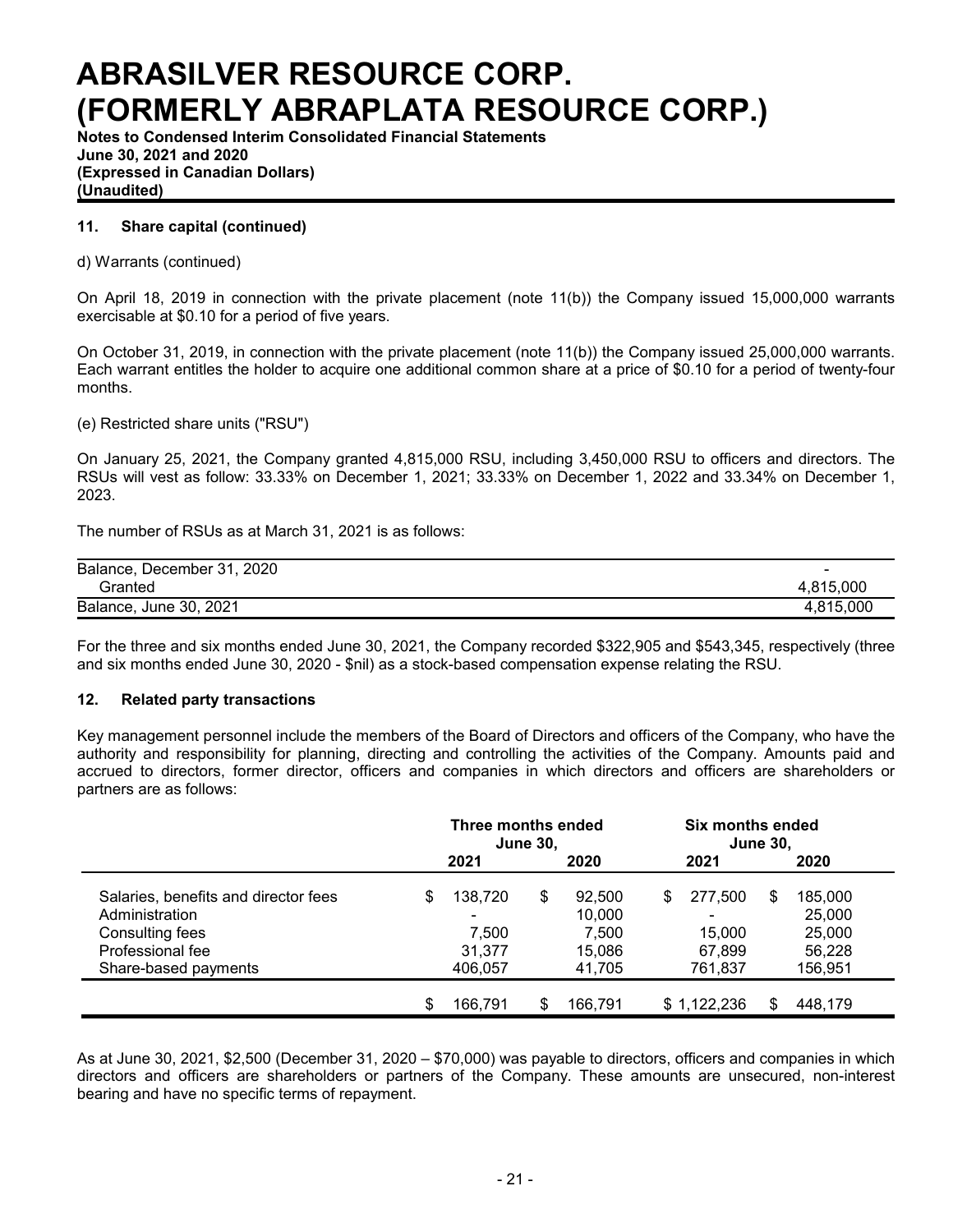**Notes to Condensed Interim Consolidated Financial Statements June 30, 2021 and 2020 (Expressed in Canadian Dollars) (Unaudited)**

### **13. Use of marketable securities**

From time to time, the Company may acquire and transfer marketable securities to facilitate intragroup funding transfers between the Canadian parent and its Argentine operating subsidiaries. The Company does not acquire marketable securities or engage in these transactions for speculative purposes. In this regard, under this strategy, the Company generally uses marketable securities of large and well established companies, with high trading volumes and low volatility. Nonetheless, as the process to acquire, transfer and ultimately sell the marketable securities occurs over several days, some fluctuations are unavoidable. As the marketable securities are acquired with the intention of a near term sale, they are considered financial instruments that are held for trading, all changes in the fair value of the instruments, between acquisition and disposition, are recognized through profit or loss. As a result of having utilized this mechanism for intragroup funding for the three and six months ended June 30, 2021, the Company realized a gain of \$1,320,838 and \$2,374,114, respectively, (three and six months ended June 30, 2020 - \$nil) from the favorable foreign currency impact.

### **14. Segmented information**

Operating segments are reported in a manner consistent with internal reporting provided to the chief operating decision maker. The chief operating decision maker is responsible for allocating resources and assessing performance of the operating segments and has been identified as the Company's CEO. During the three and six months ended June 30, 2021, the Company has three (three months ended March 31, 2020 – three) operating segments. After the transaction with Aethon and several financing completed during the year ended December 31, 2020, an important part of the company's current assets are kept in Canada so the CEO decided to include Canada as a reportable segment starting from the year ended December 31, 2020.

The Company's reportable segments are based on the geographic region for the Company's operations and include Argentina and Chile.

The segmental report is as follows:

| As at June 30, 2021                                  | Argentina |             |    | <b>Chile</b> | Canada |              | Total |                |
|------------------------------------------------------|-----------|-------------|----|--------------|--------|--------------|-------|----------------|
| Current assets                                       | \$        | 367,419     | \$ | 239,854      |        | \$20,829,124 |       | \$21,436,397   |
| Equipment                                            |           |             |    | 196          |        | ٠            |       | 196            |
| Right-of-use asset                                   |           | 33,648      |    | -            |        | 5,472        |       | 39,120         |
| Mineral property interest                            |           | 13,360,514  |    | 4,330,924    |        | ۰.           |       | 17,691,438     |
| Total assets                                         | \$.       | 13,761,581  | \$ | 4,570,974    |        | \$20,834,596 |       | \$39,167,151   |
| <b>Total liabilities</b>                             | \$        | 60,979      | \$ | 5,698        | \$     | 212,480      | \$    | 279,157        |
| Net loss for the three months ended<br>June 30, 2021 |           |             | \$ |              | \$     |              |       |                |
|                                                      | \$        | (3,955,846) |    | (75, 335)    |        | 9,787        |       | \$ (4,021,394) |
| Net (loss) income for the six months ended           |           |             |    |              |        |              |       |                |
| June 30, 2020                                        | \$.       | (6,615,730) | S  | (115, 425)   |        | 62,916       |       | \$ (6,668,239) |